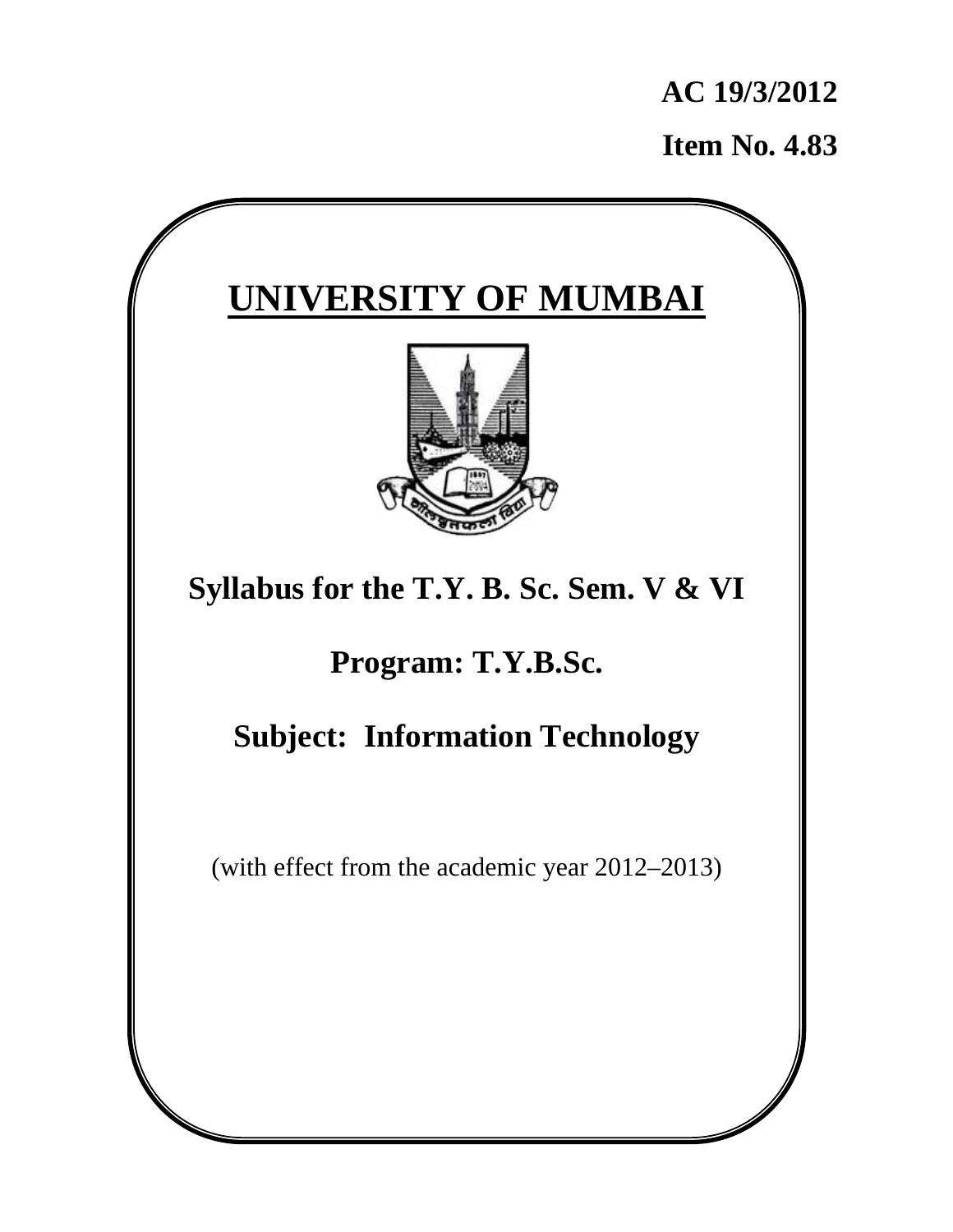## **Semester V**

Paper 1: Network Security

Paper 2: \*ASP.NET with C#

Paper 3: Software Testing

Paper 4: \*Advanced Java

Paper 5: \*Linux Administration

## **Semester VI**

Paper 1: \*Internet Technologies

Paper 2: Digital Signals and Systems

Paper 3: \*Datawarehousing

Paper 4: Elective:

IPR and Cyber Laws

Project Management

GIS

Paper V: Project Report

Paper VI: Project Viva-Voce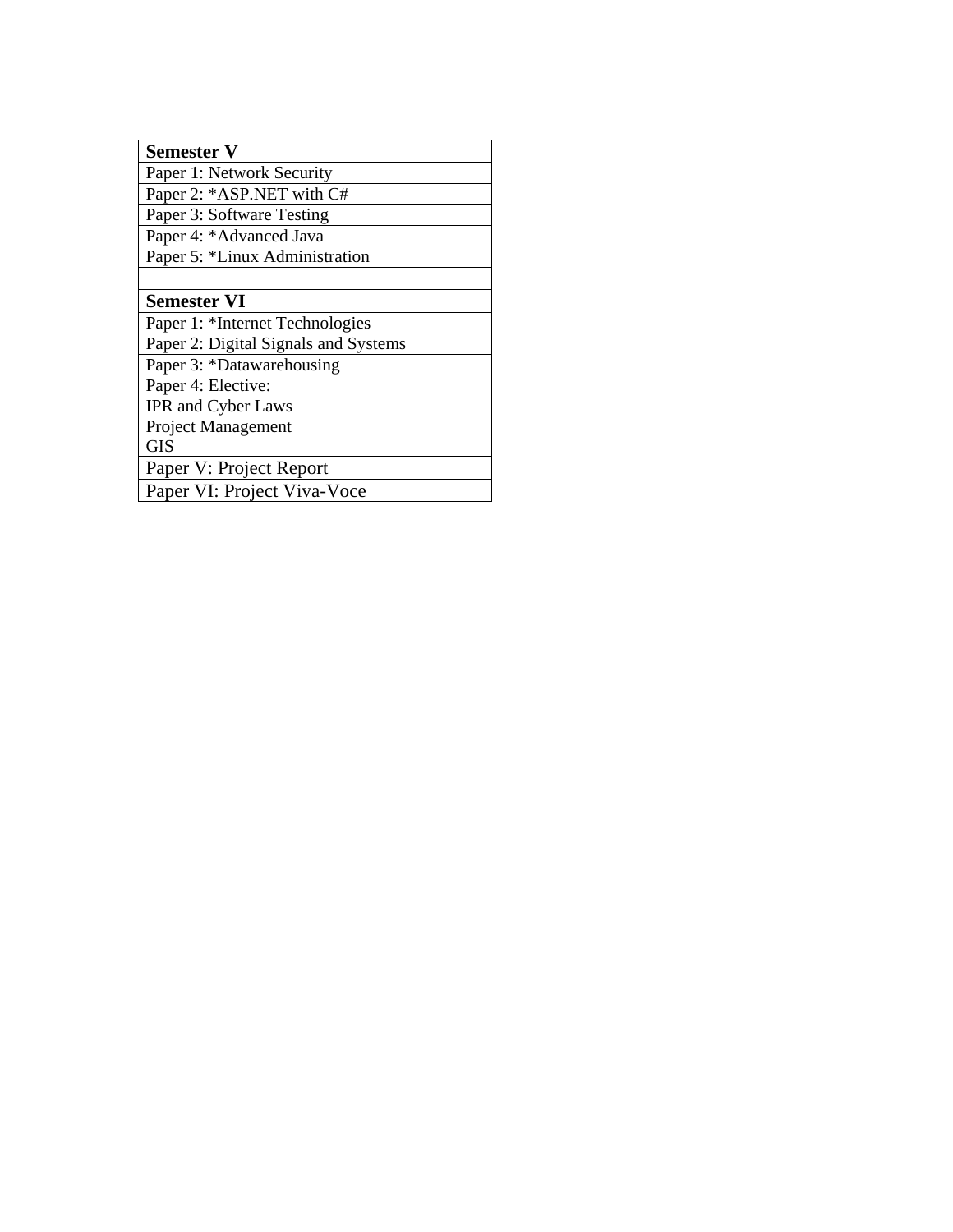| <b>CLASS: B. Sc (Information technology)</b> |                              | Semester – V |              |
|----------------------------------------------|------------------------------|--------------|--------------|
| <b>Paper I; SUBJECT: Network Security</b>    |                              |              |              |
| Periods per week                             | Lecture                      |              |              |
| 1 Period is 50 minutes                       | <b>TW/Tutorial/Practical</b> |              |              |
|                                              |                              | <b>Hours</b> | <b>Marks</b> |
| <b>Evaluation System</b>                     | <b>Theory Examination</b>    |              | 60           |
|                                              | <b>TW/Tutorial/Practical</b> | --           | 40           |

 $\mathbf{r}$ 

| Unit-I   | Cryptography: Introduction: Some Simple Cryptosystems, The Shift Cipher, The                                                                                |
|----------|-------------------------------------------------------------------------------------------------------------------------------------------------------------|
|          | Substitution Cipher, The Affine Cipher, The Vigenere Cipher, The Hill Cipher,                                                                               |
|          | The Permutation Cipher, Stream Ciphers, Cryptanalysis, Cryptanalysis of the                                                                                 |
|          | Affine Cipher, Cryptanalysis of the Substitution Cipher, Cryptanalysis of the                                                                               |
|          | Vigenere Cipher, Cryptanalysis of the LFSR-based Stream Cipher.                                                                                             |
|          | Shannon's Theory, Perfect Secrecy, Entropy, Huffman Encodings and Entropy,                                                                                  |
|          | Properties of Entropy, Spurious Keys and Unicity Distance                                                                                                   |
|          | The Data Encryption Standard, Description of DES, An Example of DES                                                                                         |
|          | Encryption, The DES Controversy, DES in Practice, DES Modes of Operation, A                                                                                 |
|          | Time-memory Trade-off, Differential Cryptanalysis, An Attack on a 3-round DES,                                                                              |
|          | An Attack on a 6-round DES.                                                                                                                                 |
|          | Introduction to Public-key Cryptography, More Number Theory, The Euclidean                                                                                  |
|          | Algorithm, The Chinese Remainder Theorem, Other Useful Facts, The RSA                                                                                       |
|          | Cryptosystem, Implementing RSA, Probabilistic Primality Testing, Attacks On                                                                                 |
|          | RSA, The Decryption Exponent, Partial Information Concerning Plaintext Bits,                                                                                |
|          | The Rabin Cryptosystem, Factoring Algorithms, The p - 1 Method, Dixon's                                                                                     |
|          | Algorithm and the Quadratic Sieve, Factoring Algorithms in Practice                                                                                         |
| Unit-II  | Signature Schemes : Introduction, The ElGamal Signature Scheme, The Digital                                                                                 |
|          | Signature Standard, One-time Signatures, Undeniable Signatures, Fail-stop                                                                                   |
|          | Signatures                                                                                                                                                  |
|          | <b>Hash Functions</b>                                                                                                                                       |
|          | Signatures and Hash Functions, Collision-free Hash Functions                                                                                                |
|          | The Birthday Attack, A Discrete Log Hash Function, Extending Hash Functions,                                                                                |
|          | Hash Functions from Cryptosystems, The MD4 Hash Function, Timestamping.                                                                                     |
|          | <b>Key Distribution and Key Agreement</b>                                                                                                                   |
|          | Introduction, Key Predistribution, Blom's Scheme, Diffie-Hellman Key                                                                                        |
|          | Predistribution, Kerberos, Diffie-Hellman Key Exchange, The Station-to-station                                                                              |
|          | Protocol, MTI Key Agreement Protocols, Key Agreement Using Self-certifying                                                                                  |
|          | Keys.                                                                                                                                                       |
| Unit-III | Security Trends, The OSI Security Architecture, Security Attacks, Security                                                                                  |
|          | Services, Security Mechanisms, A Model for Network Security                                                                                                 |
| Unit-IV  | Authentication Applications: Kerberos, X.509 Authentication Service, Public-Key                                                                             |
|          | Infrastructure, Recommended Reading and Web Sites, Key Terms, Review                                                                                        |
|          | Questions, and Problems, A Kerberos Encryption Techniques, Electronic Mail                                                                                  |
|          | Security, Pretty Good Privacy, S/MIME, Key Terms, Review Questions, and                                                                                     |
|          | Problems, A Data Compression Using Zip, Radix-64 Conversion, PGP Random                                                                                     |
|          | <b>Number Generation</b>                                                                                                                                    |
| Unit-V   | IP Security: IP Security Overview, IP Security Architecture, Authentication<br>Header, Encapsulating Security Payload, Combining Security Associations, Key |
|          |                                                                                                                                                             |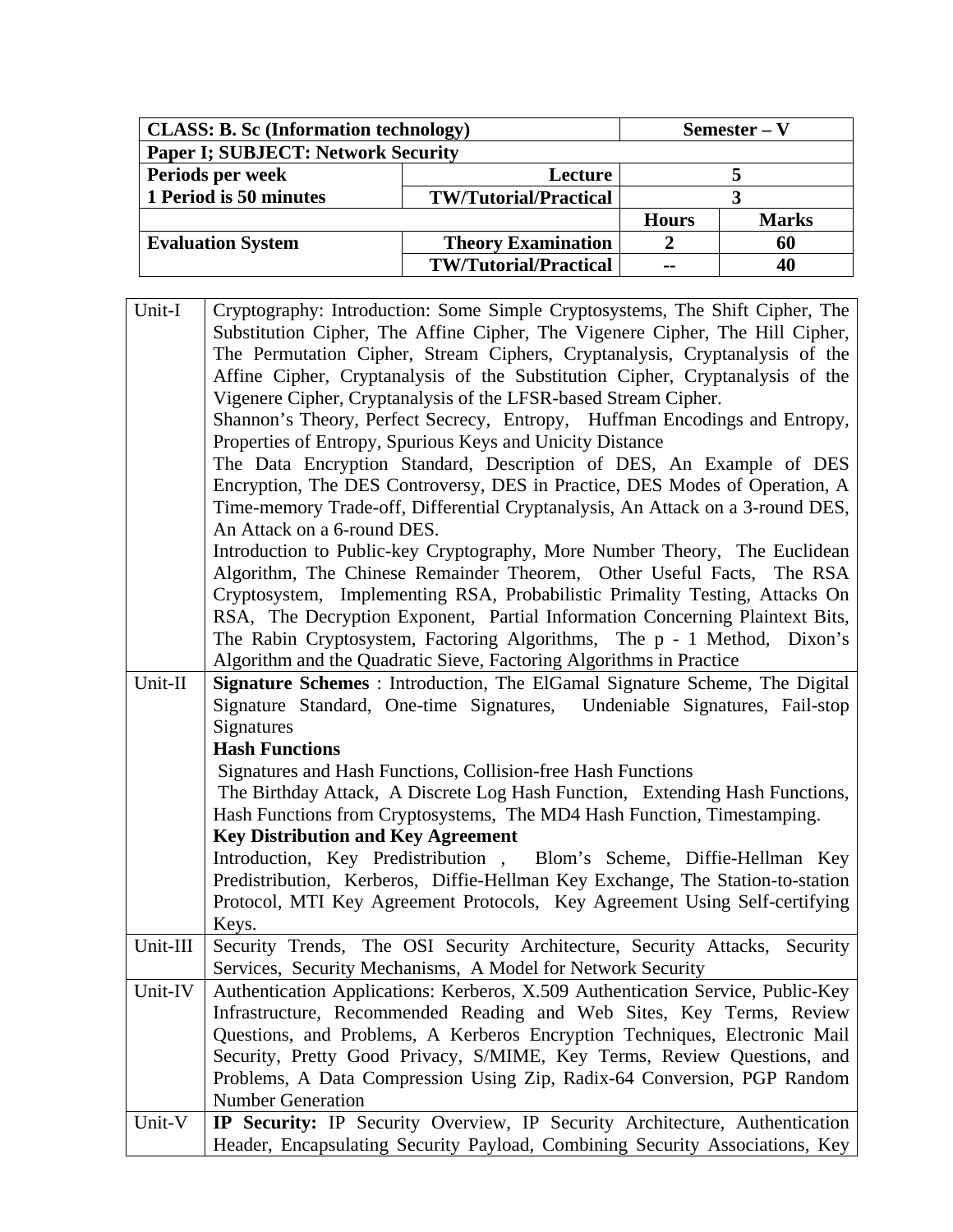|         | Management, Recommended Reading and Web Site, Key Terms,                           |
|---------|------------------------------------------------------------------------------------|
|         | Web Security: Web Security Considerations, Secure Socket Layer and Transport       |
|         | Layer, Security, Secure Electronic Transaction.                                    |
| Unit-VI | Intruders: Intrusion Detection, Password Management, Recommended Reading           |
|         | and Web Sites.                                                                     |
|         | Malicious Software: Viruses and Related Threats, Virus Countermeasures,            |
|         | Distributed Denial of Service Attacks.                                             |
|         | <b>Firewalls:</b> Firewall Design Principles, Trusted Systems, Common Criteria for |
|         | Information Technology Security Evaluation.                                        |

**Cryptography: Theory and Practice,** *Douglas Stinson,* CRC Press, CRC Press LLC (Unit I and II)

Cryptography and Network Security Principles and Practices, Fourth Edition, William Stallings, PHI(Pearson), (Unit: III-VI)

## **References**:

Information Security and cyber laws, Saurabh Sharma, student series, Vikas publication. Encryption, Ankit Fadia and J. Bhattacharjee, Vikas publication

# **Term Work:**

**Assignments:** Should contain at least 6 assignments (one per unit) covering the Syllabus.

# **Practical List**:

# **1 Substitution Techniques**

- **a** Write a program to perform substitution ciphers to encrypt the plain text to Caesar cipher and to decrypt it back to plain text.
- **b** Write a program to perform substitution ciphers to encrypt the plain text to Modified Caesar cipher and to decrypt it back to plain text.
- **c** Write a program to perform substitution ciphers to encrypt the plain text to homophonic cipher and to decrypt it back to plain text.
- **d** Write a program to perform substitution ciphers to encrypt the plain text to monoalphabetic cipher and to decrypt it back to plain text.
- **e** Write a program to perform substitution ciphers to encrypt the plain text to homophonic cipher and to decrypt it back to plain text.
- **f** Write a program to perform substitution ciphers to encrypt the plain text to polyalphabetic cipher and to decrypt it back to plain text.

# **2 Transposition Ciphers**

- **a** Write a program to perform transposition ciphers to encrypt the plain text to cipher and to decrypt it back to plain text using rail fence technique.
- **b** Write a program to perform transposition ciphers to encrypt the plain text to cipher and to decrypt it back to plain text using Simple Columnar technique.
- **c** Write a program to perform transposition ciphers to encrypt the plain text to cipher and to decrypt it back to plain text using Columnar with multiple rounds.
- **D** Write a program to encrypt a plain text to a cipher text and decrypt it back to plain text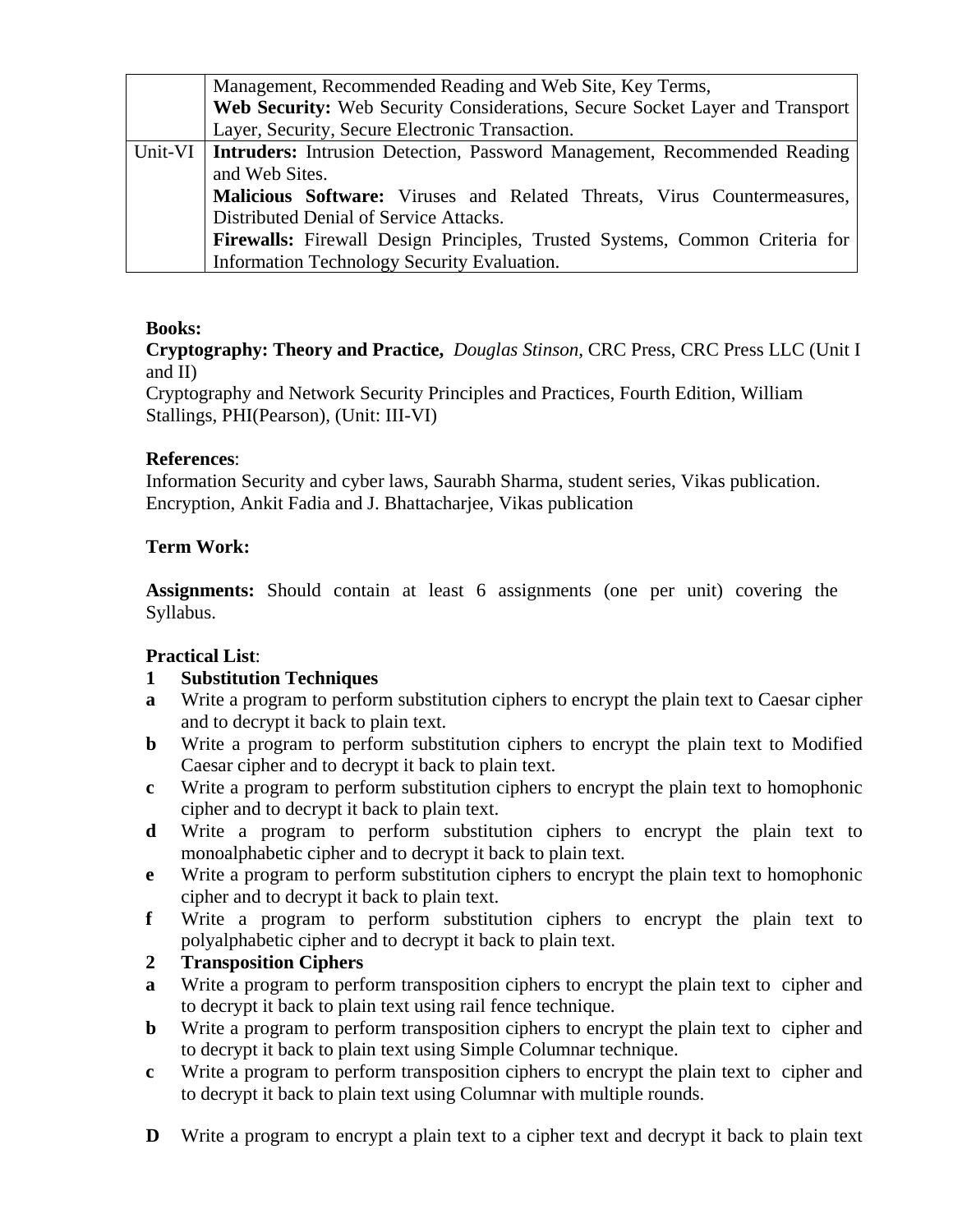using vernam cipher as the transposition technique

- **3** Write a program to generate Symmetric Keys for the following Cipher algorithms DES, AES, Blowfish, TripleDES, HmacMD5 and HmacSHA1.
- **4** Write a program to generate assymmetric Keys for the following Cipher algorithms a) DSA (Digital Signature Algorithm), b) DH (DiffieHellman), c) RSA.
- **5** Write a program to encrypt input string by using SecretKey of the following algorithms, and then decrypt the encrypted string and compare the decrypted string with the input string. Use the following algorithms for encryption and decryption:
	- a. DES
	- b. BlowFish
	- c. IDEA
	- d. Triple DES
- **6** Write a program to encrypt input string by using SecretKey of the following algorithms, and then decrypt the encrypted string and compare the decrypted string with the input string. Use the following algorithms for encryption and decryption:
	- a. RSA
	- b. AES
	- c. DSA
- **7** Implement following HashFunctions: RSHash, JSHash, BKDRHash, SDBMHash, DJBHash
- **8** Write a program to encrypt the given string by using RC4 , MD5, algorithms.
- **9** Write a program for creating, exporting and validating Digital Certificate.
- **10** Create a permission that controls access to pages of a book. The permission name consists of a book id, a colon, and a set of allowable pages.

| <b>CLASS: B. Sc (Information technology)</b> |                              | Semester – V |              |
|----------------------------------------------|------------------------------|--------------|--------------|
| Paper II; SUBJECT: ASP.NET with C#           |                              |              |              |
| Periods per week                             | <b>Lecture</b>               |              |              |
| 1 Period is 50 minutes                       | <b>TW/Tutorial/Practical</b> |              |              |
|                                              |                              |              |              |
|                                              |                              | <b>Hours</b> | <b>Marks</b> |
| <b>Evaluation System</b>                     | <b>Theory Examination</b>    |              | 60           |
|                                              | <b>TW/Tutorial/Practical</b> | --           | 40           |
|                                              |                              |              |              |

| Unit-I  | Review of .NET frameworks, Introduction to C#, Variables and expressions, |
|---------|---------------------------------------------------------------------------|
|         | flow controls, functions, debugging and error handling, OOPs with C#,     |
|         | Defining classes and class members. Assembly, Components of Assembly,     |
|         | Private and Shared Assembly, Garbage Collector, JIT compiler. Namespaces  |
| Unit-II | Collections, Comparisons and Conversions, Delegates and Events, Windows   |
|         | programming: Controls(Button, Label, Link Label, Radio Button, CheckBox,  |
|         | Text Box, Rich TextBox, List Box, Checked List Box, List View, Tabbed ),  |
|         | Forms (Menus and ToolBars, SDI and MDI applications, Building MDI         |
|         | applications.                                                             |

|  | Unit-III   Introduction to ASP.NET 4: Microsoft.NET framework, ASP.NET lifecycle. |  |  |  |
|--|-----------------------------------------------------------------------------------|--|--|--|
|--|-----------------------------------------------------------------------------------|--|--|--|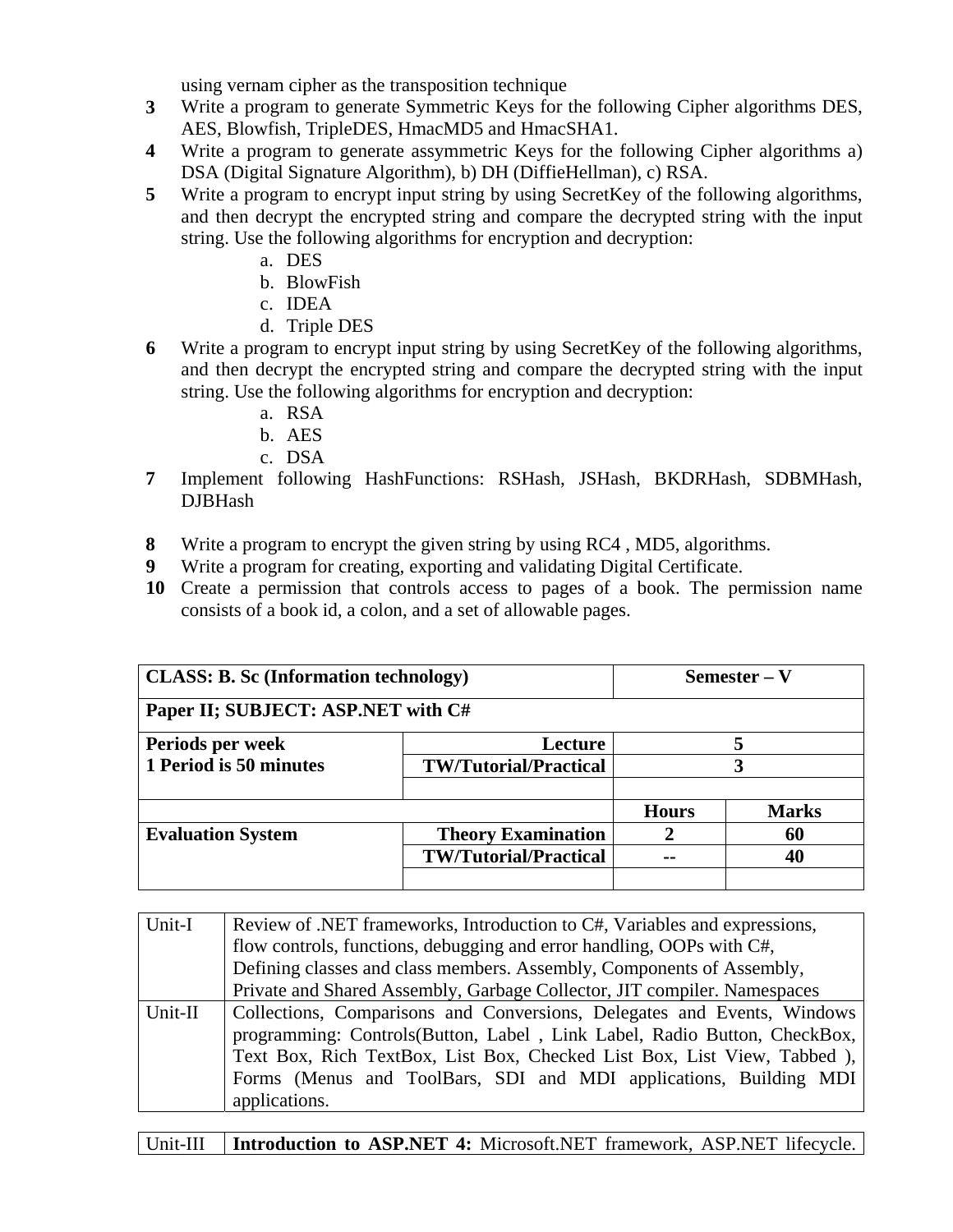|         | Themes in ASP.NET                                                               |
|---------|---------------------------------------------------------------------------------|
|         | CSS: Need of CSS, Introduction to CSS, Working with CSS with visual             |
|         | developer                                                                       |
|         | <b>ASP.NET</b> server controls: Types of control, ASP.NET state management      |
|         | engine. Web.config and global.asax files.                                       |
| Unit-IV | <b>Programming ASP.NET web pages:</b> Introduction, data types and variables,   |
|         | statements, organizing code, object oriented basics. Master Pages, Caching.     |
|         | Navigation: Using navigation controls, programmatic redirection                 |
|         | <b>User Controls:</b> Introduction to user controls                             |
|         | <b>Validating User Controls</b>                                                 |
| Unit-V  | <b>Databases:</b> Introduction, Using SQL to work with database, retrieving and |
|         | manipulating data with SQL, working with ADO.NET, ADO.NET architecture,         |
|         | ASP.NET data control, data source control, deploying the web site. Crystal      |
|         | reports.                                                                        |
|         | LINQ: Operators, implementations, LINQ to objects, XML, ADO.NET, Query          |
|         | Syntax                                                                          |
|         | <b>ASP.NET Security:</b> Authentication, Authorization, Impersonation, ASP.NET  |
|         | provider model                                                                  |
| Unit-VI | <b>ASP.NET Ajax:</b> Introducing AJAX, Using ASP.NET AJAX, Web Services and     |
|         | Page methods in AJAX websites,                                                  |
|         | JQuery: Introduction to JQuery, JQuery syntax, modifying DOM with JQuery,       |
|         | effects with JQuery, JQuery and extensibility,                                  |

Beginning Visual C# 2010, K. Watson, C. Nagel, J.H Padderson, J.D. Reid, M.Skinner, Wrox (Wiley) 2010. (Unit I and II).

Beginning ASP.NET 4 in C# and VB, I. Spanjaars, Reprint 2011 (Unit III to VI). ASP.NET 4.0 programming, J. Kanjilal, Tata McGraw-Hill (Unit III to VI).

## References:

Programming ASP.NET, D.Esposito, Microsoft Press (Dreamtech), Reprint 2011. ASP.NET Visual C#.NET, Vijay Nicoel, TMH Advanced .NET Technology, Patel, Dreamtech.

## **Term Work:**

 **Assignments:** Should contain at least 6 assignments (one per unit) covering the Syllabus.

## Practical:

- 1. Simple Programs with C#:
	- a) Write a console application that obtains four int values from the user and displays the product. Hint: you may recall that the Convert.ToDouble() command was used to convert the input from the console to a double; the equivalent command to convert from a string to an int is Convert.ToInt32().
	- b) If you have two integers stored in variables var1 and var2, what Boolean test can you perform to see if one or the other (but not both) is greater than 10?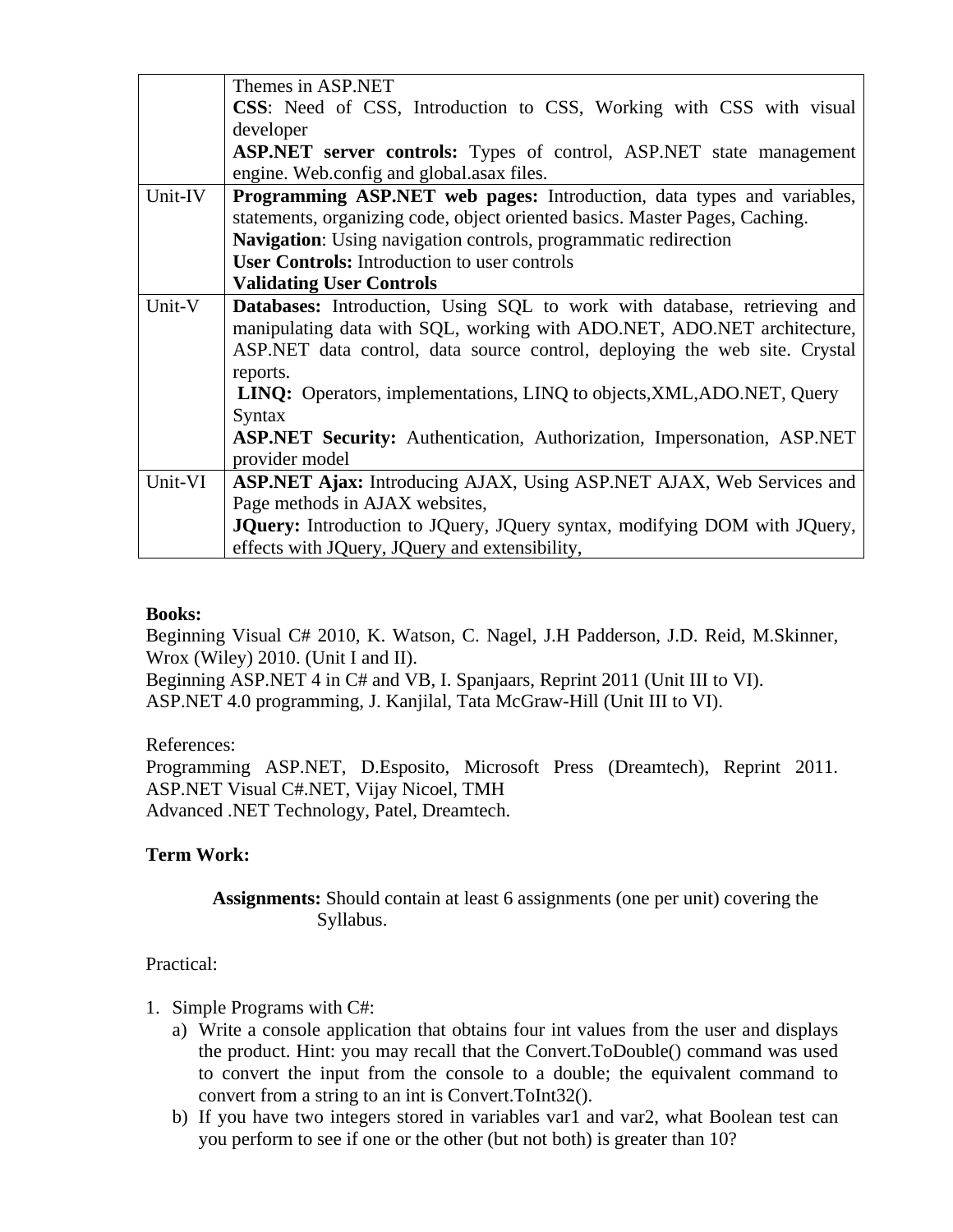- c) Write an application that includes the logic from Exercise 1, obtains two numbers from the user, and displays them, but rejects any input where both numbers are greater than 10 and asks for two new numbers.
- d) Write a console application that places double quotation marks around each word in a string
- e) Write an application that uses two command-line arguments to place values into a string and an integer variable, respectively. Then display these values.
- f) Write an application that receives the following information from a set of students: Student Id:
	- Student Name:
	- Course Name:
	- Date of Birth:

The application should also display the information of all the students once the data is entered. Implement this using an Array of Structs.

- g) Write programs using conditional statements and loops:
	- i. Generate Fibonacci series.
	- ii. Generate various patterns (triangles, diamond and other patterns) with numbers.
	- iii. Test for prime numbers.
	- iv. Generate prime numbers.
	- v. Reverse a number and find sum of digits of a number.
	- vi. Test for vowels.
	- vii. Use of foreach loop with arrays.
- 2. Object oriented programs with C#
	- a. Program using classes.
	- b. Program with different features of C# Function Overloading Operator Overloading Inheritance (all types) Constructor overloading Interfaces Using Delegates and events Exception handling
- 3. Programs using different controls.
- 4. Programs using CSS.
- 5. Programs using ASP.NET Server controls.
- 6. Database programs with ASP.NET and ADO.NET
- 7. Programs using Language Integrated query.
- 8. Programs securing web pages.
- 9. Programs using AJAX.
- 10.Programs using JQuery.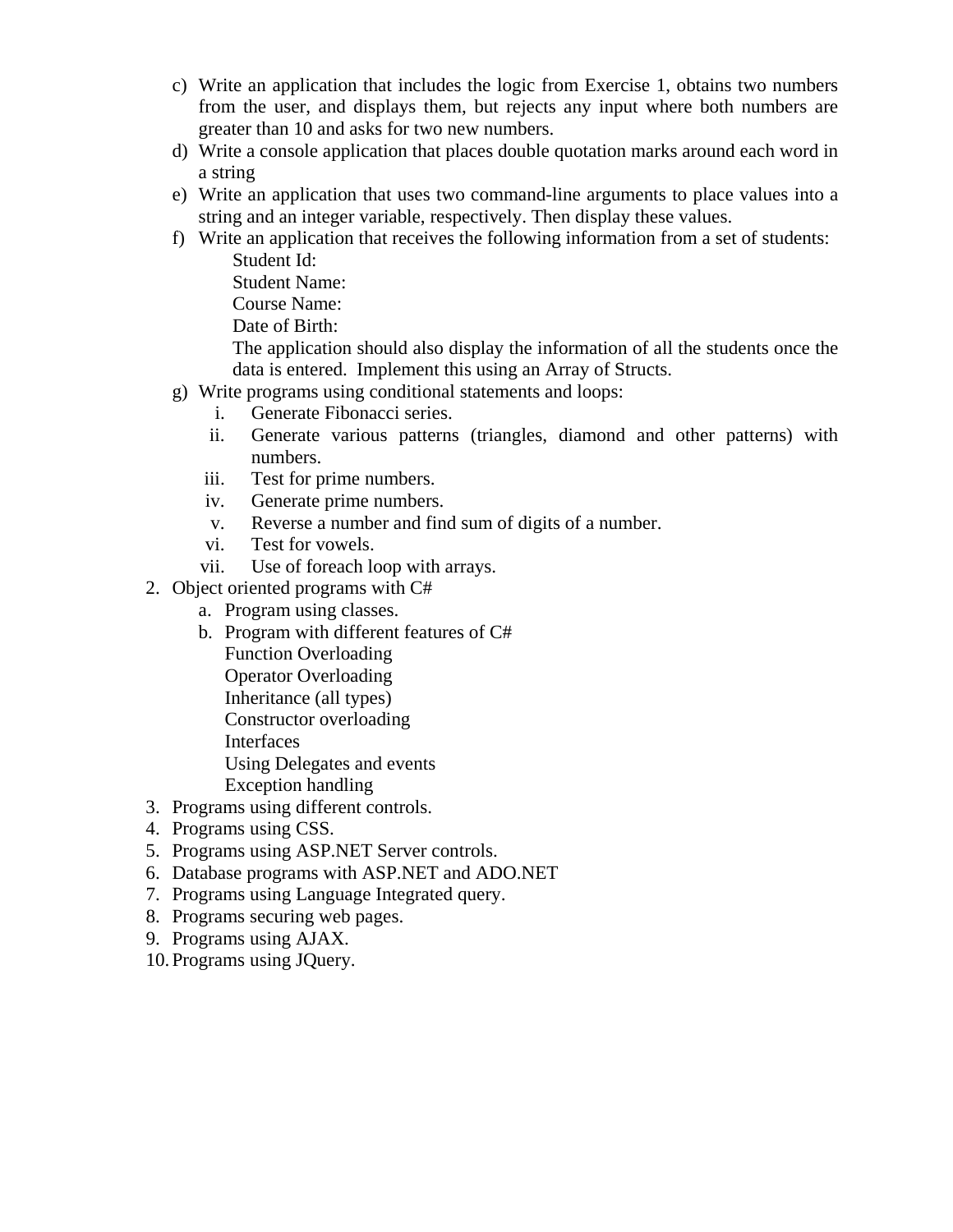| <b>CLASS: B. Sc (Information technology)</b> |                              | Semester – V |              |
|----------------------------------------------|------------------------------|--------------|--------------|
| <b>Paper III; SUBJECT: Software Testing</b>  |                              |              |              |
| Periods per week                             | Lecture                      |              |              |
| 1 Period is 50 minutes                       | <b>TW/Tutorial/Practical</b> |              | 3            |
|                                              |                              |              |              |
|                                              |                              | <b>Hours</b> | <b>Marks</b> |
| <b>Evaluation System</b>                     | <b>Theory Examination</b>    | 2            | 60           |
|                                              | <b>TW/Tutorial/Practical</b> | --           | 40           |
|                                              |                              |              |              |

| Unit-I   | Introduction to quality, software quality, fundamentals of software testing, VV<br>model of testing.                   |
|----------|------------------------------------------------------------------------------------------------------------------------|
|          |                                                                                                                        |
| Unit-II  | Functional Testing: Boundary value Testing, Equivalence class testing, Decision<br>Table based testing, Retrospection. |
|          |                                                                                                                        |
| Unit-III | Structural Testing: Path Testing, Data Flow Testing, Retrospection                                                     |
|          |                                                                                                                        |
| Unit-IV  | Levels of Testing, Integration Testing, System Testing, Interaction Testing                                            |
|          |                                                                                                                        |
| Unit-V   | Object Oriented Testing: Issues, Class Testing, Object Oriented Integration<br>Testing, Object Oriented System Testing |
|          |                                                                                                                        |
| Unit-VI  | Testing Process: Planning, Metrics and Reports, Quantitative and Qualitative<br>Analysis, Improvements.                |

Software Testing Principles, Techniques and Tools, M.G. Limaye, TMH, (Unit- I and VI) Software Testing A Craftman's Approach, Second Edition, Paul C. Jorgensen, CRC Press.(Unit-II to V)

## **References:**

Software testing by Yogesh Singh. Cambridge University Press, 2012

Introduction to Software Testing, Paul Ammann, Jeff Offutt, Cambridge University Press. Managing the Testing Process: Practical Tools and Techniques for Managing Hardware and Software Testing, Rex Black, Wiley.

Software Testing, Second Edition,Ron Patton,SAMS

Software Testing, Perry, Wiley India.

Software testing by Sandeep Desai, Abhishek Srivastava. (PHI) EEE edition.

# **Term Work:**

 **Assignments:** Should contain at least 6 assignments (one per unit) covering the Syllabus.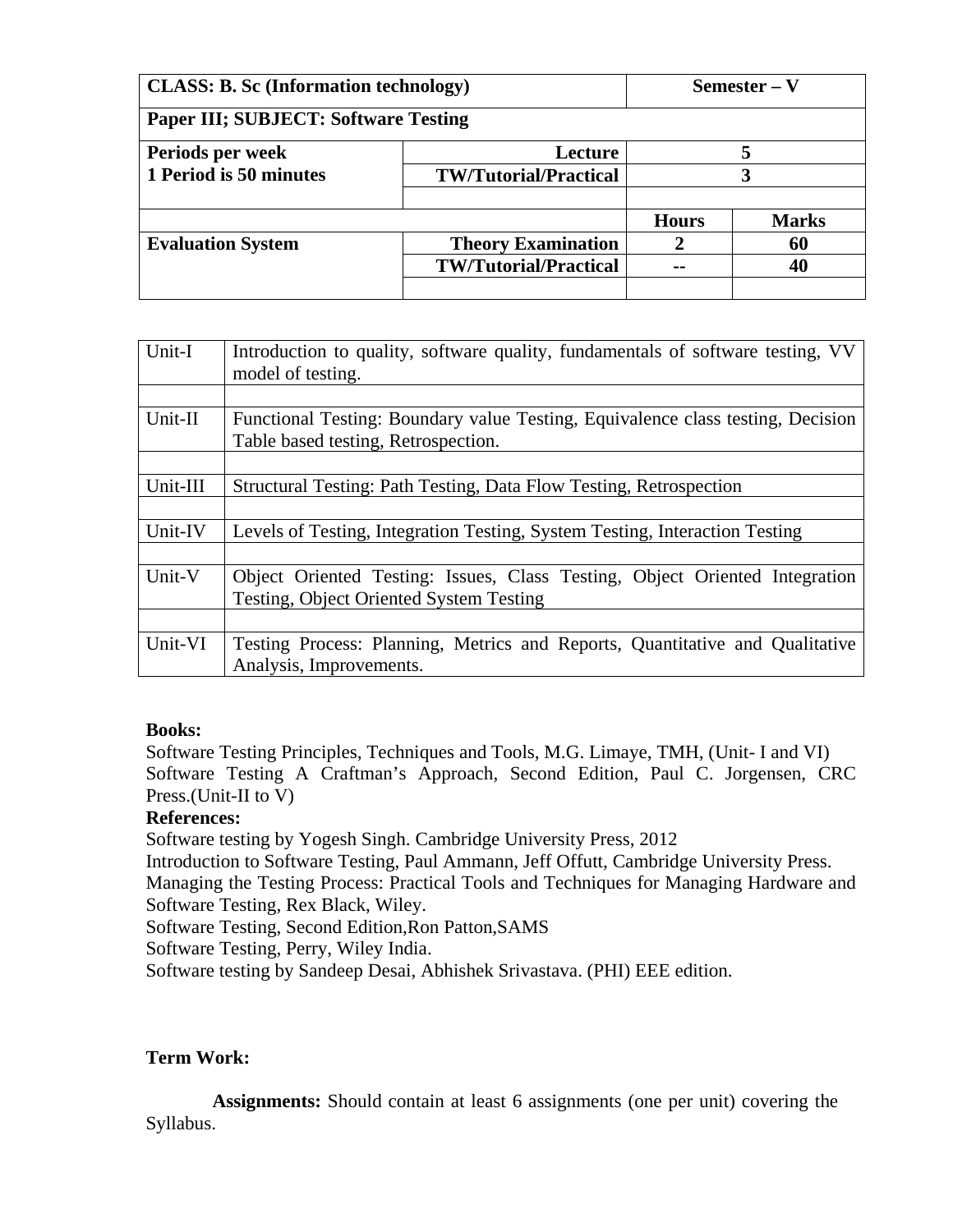## **Practical:**

- 1. Prepare a small project and submit SRS, design, coding and test plan.
- 2. Study of any one of the testing tools. ( e.g winrunner, testdirect,etc)
- 3. MANUAL TESTING for the project
	- a. Walkthrough
	- b. Whitebox Testing
	- c. Blackbox Testing
	- d. Unit Testing
	- e. Integration Testing
- 4. Functional Testing
	- a. Boundary value Testing
	- b. Equivalence class testing
	- c. Decision Table based testing
	- d. Cause-effect graphs
- 5. Structural Testing
	- a. Path testing
	- b. Data-flow testing
- 6. Regression Testing (use VTEST tool) using automated testing for website.
- 7. AUTOMATED TESTING for websites
	- a. Load Testing(use WAPT)
	- b. Performance Testing(use WAPT)
- 8. Implement the process Object oriented testing
- 9. For automated testing, design the test plan and test cases for integration testing on the given case.
- 10.For automated testing, design the test plan for unit testing.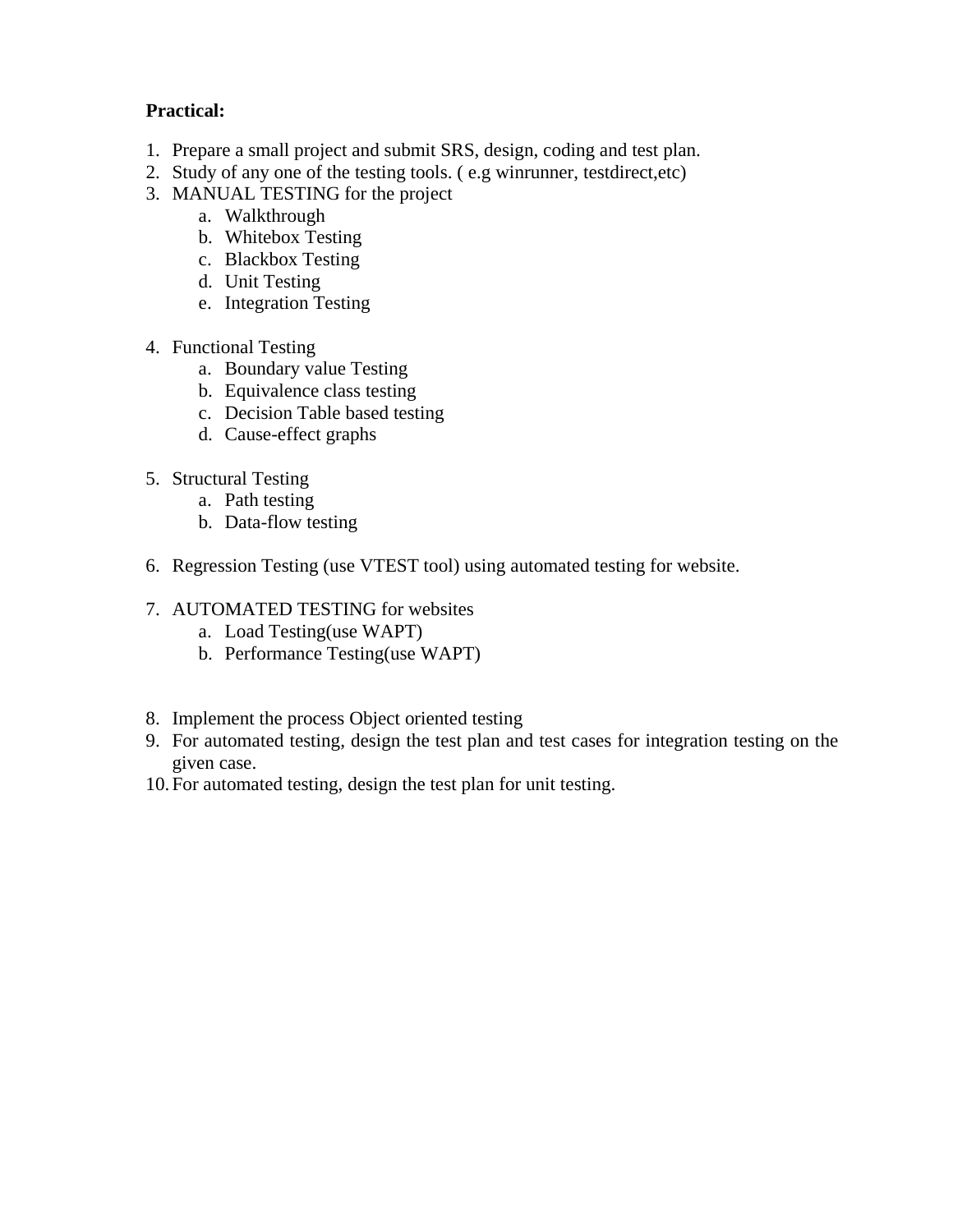| <b>CLASS: B. Sc (Information technology)</b> |                              | Semester – V |              |
|----------------------------------------------|------------------------------|--------------|--------------|
| Paper IV; SUBJECT: Advanced Java             |                              |              |              |
| Periods per week                             | Lecture                      |              | 5            |
| 1 Period is 50 minutes                       | <b>TW/Tutorial/Practical</b> |              | 3            |
|                                              |                              |              |              |
|                                              |                              | <b>Hours</b> | <b>Marks</b> |
| <b>Evaluation System</b>                     | <b>Theory Examination</b>    |              | 60           |
|                                              | <b>TW/Tutorial/Practical</b> |              | 40           |
|                                              |                              |              |              |

| Unit-I   | Swing: Event Handling, JFrames, Lists, Tables, Trees, Text Components,<br>Progress Indicators, Component Organizers                                                                                                                                                                                                                                                                                                                                                                                                                                                                                                                                        |
|----------|------------------------------------------------------------------------------------------------------------------------------------------------------------------------------------------------------------------------------------------------------------------------------------------------------------------------------------------------------------------------------------------------------------------------------------------------------------------------------------------------------------------------------------------------------------------------------------------------------------------------------------------------------------|
| Unit-II  | Introduction to servlets: Need for dynamic content, java servlet technology, why<br>servlets?<br>Servlet API and Lifecycle: servlet API, servletConfig interface, ServletRequest<br>and ServletResponse Interfaces, GenericServlet Class.<br>ServletInputStream And<br>ServletOutputStream<br>Classes, RequestDispatcher<br>Interface, HttpServlet Class, HttpServletRequest<br>and HttpServletResponse<br>HttpSession<br>Interface,<br>Servlet<br>Lifecycle.<br>Interfaces,<br>Working with servlets: organization of a web application, creating a web<br>application(using netbeans), creating a servlet, compiling and building the web<br>application |
| Unit-III | <b>JDBC:</b> Design of JDBC, JDBC configuration, Executing SQL statement, Query<br>Execution, Scrollable and updatable result sets, row sets, metadata, Transaction.<br>JSP: Introduction, disadvantages, JSP v/s Servlets, Lifecycle of JSP, Comments,<br>JSP documents, JSP elements, Action elements, implicit objects, scope,<br>characterquoting conventions, unified expression language.                                                                                                                                                                                                                                                            |
| Unit-IV  | <b>Java server Faces:</b><br>Need of MVC, what is JSF?, components of JSF, JSF as an application, JSF<br>lifecycle, JSF configuration, JSF web applications (login form, JSF pages)<br>EJB: Enterprise bean architecture, Benefits of enterprise bean, types of beans,<br>Accessing beans, packaging beans, creating web applications, creating enterprise<br>bean, creating web client, creating JSP file, building and running web application.                                                                                                                                                                                                          |
| Unit-V   | HIBERNATE: Introduction, Writing the application, application development<br>approach, creating database and tables in MySQL, creating a web application,<br>Adding the required library files, creating a java bean class, creating hibernate<br>configuration and mapping file, adding a mapping resource, creating JSPs.<br><b>STRUTS:</b> Introduction, Struts framework core components, installing and setting<br>up struts, getting started with struts.                                                                                                                                                                                            |
| Unit-VI  | WEB Services: SOAP, Building a web services using JAX-WS, Building web<br>service.<br>JAVAMAIL: Mail Protocols, Components of the Javamail API, JAVAMAIL<br>API, Starting with API.<br>JNDI: NAMING Service, Directory service, JNDI, Resources and JNDI,                                                                                                                                                                                                                                                                                                                                                                                                  |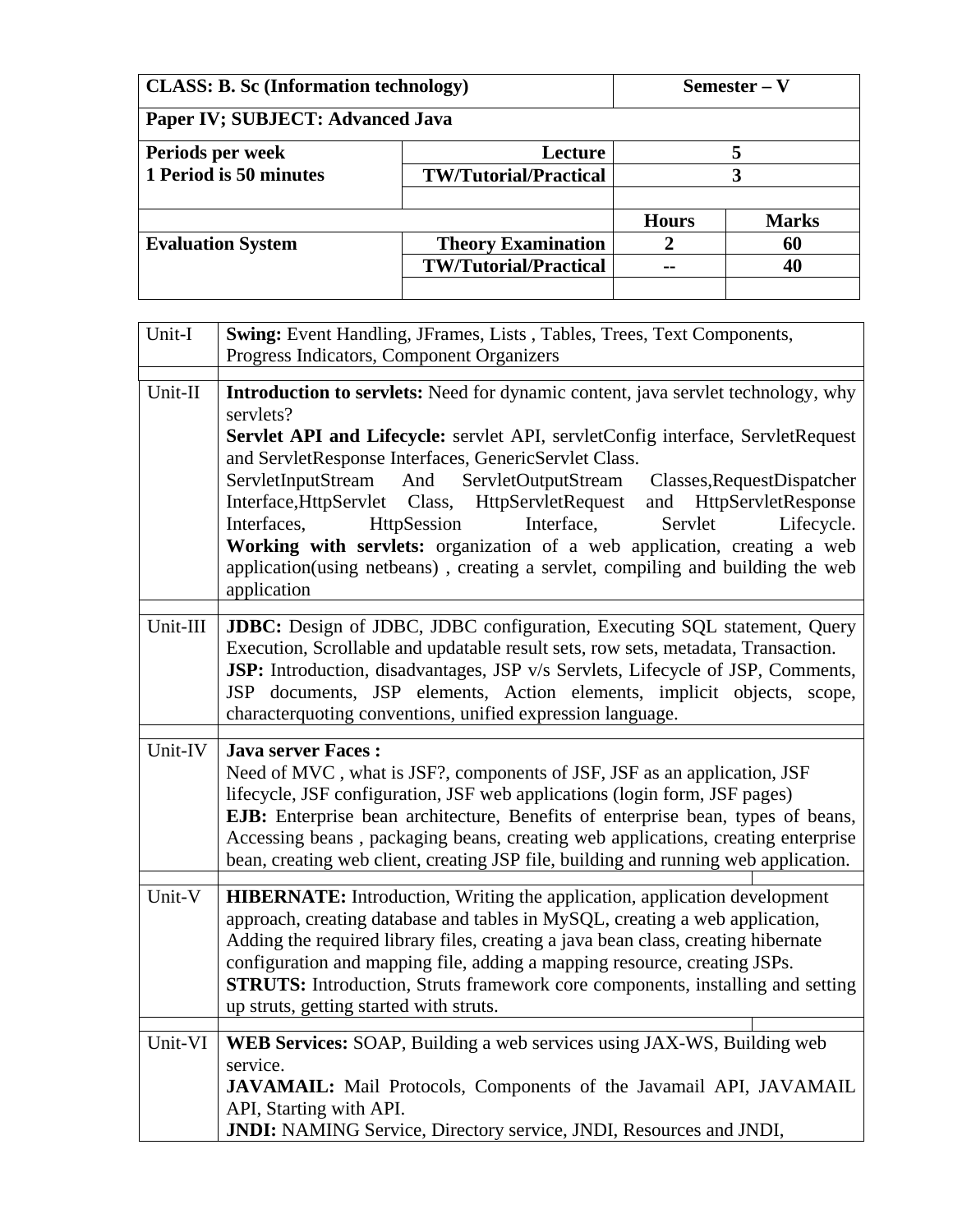Java EE 6 for Beginners, Sharanam Shah, Vaishali Shah, SPD (Unit II to VI) Core Java Vol. II – Advanced Features, Cay S. Horstmans, Gary Coronell, Eight Edition, Pearson (Unit I and III) Java Complete Reference, Herbert Schildt, Seventh Edition,TMH. (Unit I)

References:

Java EE Project using EJB 3, JPA and struts 2 for beginners, Shah, SPD Java Programming A practical Approach, C Xavier, McGraw Hill Java Server Faces A practical Approach for beginners, B M Harwani, Eastern Economy Edition (PHI). Advanced Java Technology, Savaliya, Dreamtech.

## **Term Work:**

 **Assignments:** Should contain at least 6 assignments (one per unit) covering the Syllabus.

| Practicals: |                                                                                          |
|-------------|------------------------------------------------------------------------------------------|
|             | 1. Write a java program to present a set of choices for a user to select Stationary      |
|             | products and display the price of Product after Selection from the list.                 |
|             | 2. Write a java program to demonstrate typical Editable Table, describing employee       |
|             | details for a software company.                                                          |
|             | 3. Write a java program using Split pane to demonstrate a screen divided in two parts,   |
|             | one part contains the names of Planets and another Displays the image of planet.         |
|             | When user selects the planet name form Left screen, appropriate image of planet          |
|             | displayed in right screen.                                                               |
|             | 4. Develop Simple Servlet Question Answer Application to demonstrate use of              |
|             | HttpServletRequest and HttpServletResponse interfaces.                                   |
|             | 5. Develop Servlet Application of Basic Calculator $(+,-,*,/, \%)$ using                 |
|             | ServletInputStream and ServletOutputStream.                                              |
|             | 6. Develop a JSP Application to accept Registration Details form user and Store it into  |
|             | the database table.                                                                      |
|             | 7. Develop a JSP Application to Authenticate User Login as per the registration details. |
|             | If login success the forward user to Index Page otherwise show login failure Message.    |
|             |                                                                                          |
|             | 8. Develop a web application to add items in the inventory using JSF.                    |
|             | 9. Develop a Room Reservation System Application Using Enterprise Java Beans.            |
|             |                                                                                          |
|             | 10. Develop a Hibernate application to store Feedback of Website Visitor in MySQL        |
|             | Database.                                                                                |
|             | 11. a .Develop a simple Struts Application to Demonstrate 3 page Website of Teaching     |
|             | Classes which passes values from every page to another.                                  |
|             | b.Develop a simple Struts Application to Demonstrate E-mail Validator.                   |
|             |                                                                                          |
|             | 12. a. Develop a simple "Hello World" Web Service with SOAP in Java.                     |
|             | b. Develop a Simple Web Service and Client with JAX-WS.                                  |

c. Develop an application to show searching the Directory using JNDI capabilities.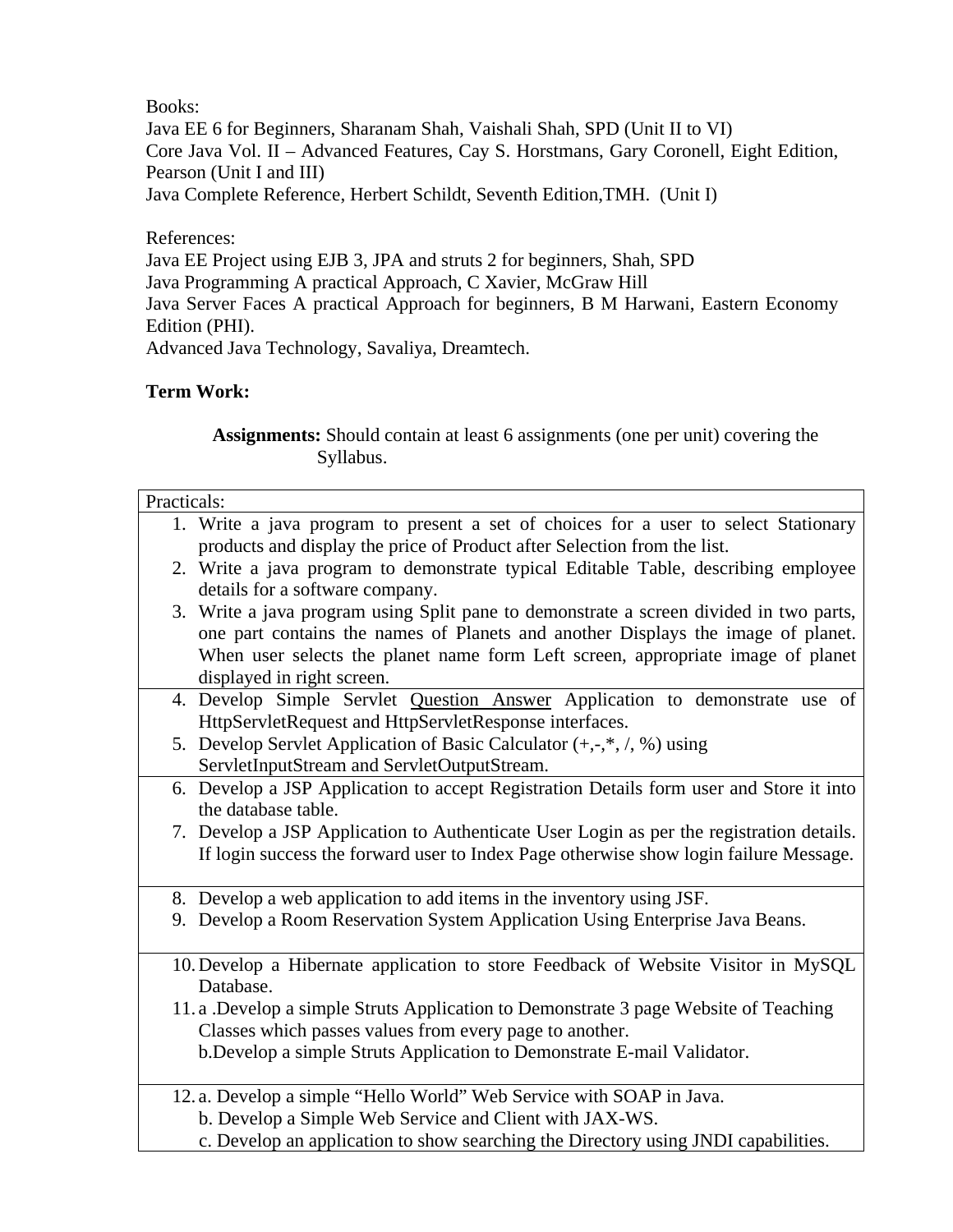| <b>CLASS: B. Sc (Information Technology)</b> |                              | Semester – V |              |
|----------------------------------------------|------------------------------|--------------|--------------|
| Paper V; SUBJECT: Linux Administration       |                              |              |              |
| Periods per week                             | Lecture                      |              |              |
| 1 Period is 50 minutes                       | <b>TW/Tutorial/Practical</b> |              | 3            |
|                                              |                              |              |              |
|                                              |                              | <b>Hours</b> | <b>Marks</b> |
| <b>Evaluation System</b>                     | <b>Theory Examination</b>    |              | 60           |
|                                              | <b>TW/Tutorial/Practical</b> |              | 40           |
|                                              |                              |              |              |

| Unit-I   | Introduction: Introduction to UNIX, Linux, GNU and Linux distributions          |
|----------|---------------------------------------------------------------------------------|
|          | Duties of the System Administrator, The Linux System Administrator,             |
|          | Installing and Configuring Servers, Installing and Configuring Application      |
|          | Software, Creating and Maintaining User Accounts, Backing Up and Restoring      |
|          | Files, Monitoring and Tuning Performance, Configuring a Secure System, Using    |
|          | <b>Tools to Monitor Security</b>                                                |
|          | Booting and shutting down: Boot loaders-GRUB, LILO, Bootstrapping, Init         |
|          | process, rc scripts, Enabling and disabling services,                           |
|          | The File System: Understanding the File System Structure, Working with Linux-   |
|          | Supported File Systems, Memory and Virtual File Systems, Linux Disk             |
|          | Management                                                                      |
|          | <b>Network Configuration Files:</b>                                             |
|          |                                                                                 |
| Unit-II  | System Configuration Files: System wide Shell Configuration Scripts, System     |
|          | Environmental Settings, Network Configuration Files, Managing the init Scripts, |
|          | Configuration Tool, Editing Your Network Configuration                          |
|          |                                                                                 |
|          | <b>TCP/IP Networking:</b> Understanding Network Classes, Setting Up a Network   |
|          | Interface Card (NIC), Understanding Subnetting, Working with Gateways and       |
|          | Routers, Configuring Dynamic Host Configuration Protocol, Configuring the       |
|          | Network Using the Network,                                                      |
|          | The Network File System: NFS Overview, Planning an NFS Installation,            |
|          | Configuring an NFS Server, Configuring an NFS Client, Using Automount           |
|          | Services, Examining NFS Security                                                |
|          |                                                                                 |
| Unit-III | Connecting to Microsoft Networks: Installing Samba, Configuring the Samba       |
|          | Server, Creating Samba Users 3, Starting the Samba Server, Connecting to a      |
|          | Samba Client, Connecting from a Windows PC to the Samba Server                  |
|          | Additional Network Services: Configuring a Time Server, Providing a Caching     |
|          | Proxy Server, Optimizing Network Services                                       |
|          | Internet Services: Secure Services, SSH, scp, sftp Less Secure Services (Telnet |
|          | ,FTP, sync,rsh ,rlogin,finger,talk and ntalk, Linux Machine as a Server,        |
|          | Configuring the xinetd Server, Comparing xinetd and Standalone, Configuring     |
|          | Linux Firewall Packages,                                                        |
|          |                                                                                 |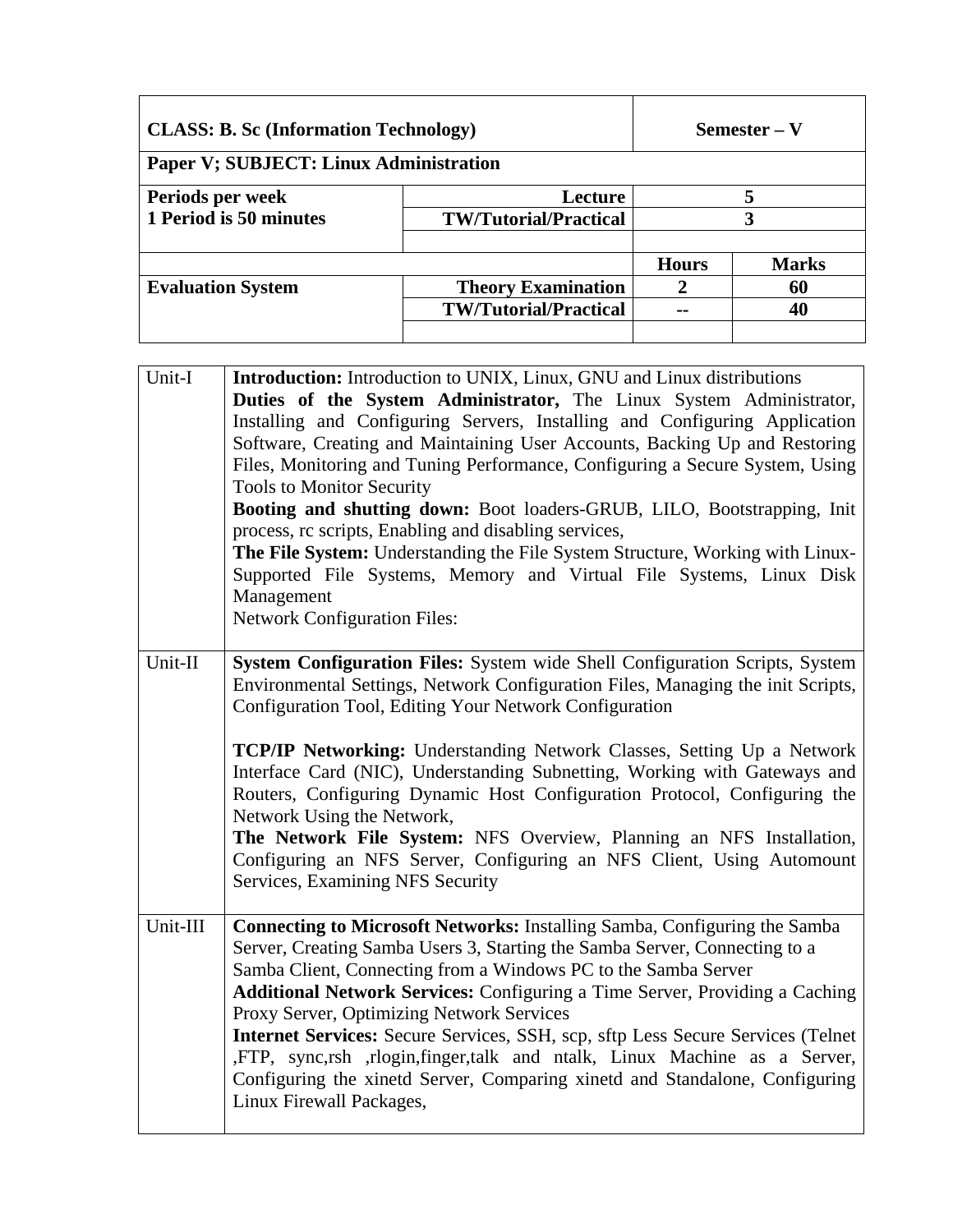| Unit-IV | Domain Name System: Understanding DNS, Understanding Types of Domain               |
|---------|------------------------------------------------------------------------------------|
|         | Servers, Examining Server Configuration Files, Configuring a Caching DNS           |
|         | Server, Configuring a Secondary Master DNS Server, Configuring a Primary           |
|         | Master Server, Checking Configuration                                              |
|         | Configuring Mail Services: Tracing the Email Delivery Process, Mail User           |
|         | Agent (MUA), Introducing SMTP, Configuring Sendmail, Using the Postfix Mail        |
|         | Server, Serving Email with POP3 and IMAP, Maintaining Email Security               |
|         | Configuring FTP Services: Introducing vsftpd, Configuring vsftpd, Advanced         |
|         | FTP Server Configuration, Using SFTP                                               |
| Unit-V  | Configuring a Web Server: Introducing Apache, Configuring Apache,                  |
|         | Implementing SSI, Enabling CGI, Enabling PHP, Creating a Secure Server with        |
|         | <b>SSL</b>                                                                         |
|         | <b>Providing Web Services:</b> Creating Mailing Lists, Setting Up Web-Based Email, |
|         | Configuring an RSS Feed, Adding Search Functionality,                              |
| Unit-VI | <b>Optimizing Internet Services:</b> Optimizing LDAP Services, Optimizing DNS      |
|         | Services, Optimizing Mail Services, Optimizing FTP Services, Optimizing Web        |
|         | <b>Services</b>                                                                    |
|         | System Administration: updating system, upgrading and customizing kernel,          |
|         | Administering Users and Groups Installing and Upgrading Software Packages          |

- 1. Beginning Linux by Neil Mathew  $4<sup>th</sup>$  Edition
- 2. Red hat Linux Networking and System Administration by Terry Collings

## **References:**

- 1. UNIX: Concepts and techniques, S. Das, Tata McGraw-Hill,
- 2. Linux Administration: A Beginner's Guide, Fifth Edition, Wale Soyinka, Tata McGraw-Hill
- 3. Linux: Complete Reference,  $6<sup>th</sup>$  Edition, Richard Petersen, Tata McGraw-Hill

## **Term Work:**

**Assignments:** Should contain at least 6 assignments (one per unit) covering the Syllabus.

## **Practical:**

- 1. Installation of Red HAT/Fedora Linux operating system.
	- a. Partitioning drives
	- b. Configuring boot loader (GRUB/LILO)
	- c. Network configuration
	- d. Setting time zones
	- e. Creating password and user accounts
	- f. Shutting down
- 2. Software selection and installation
- 3. Programming Shell scripts for Linux administration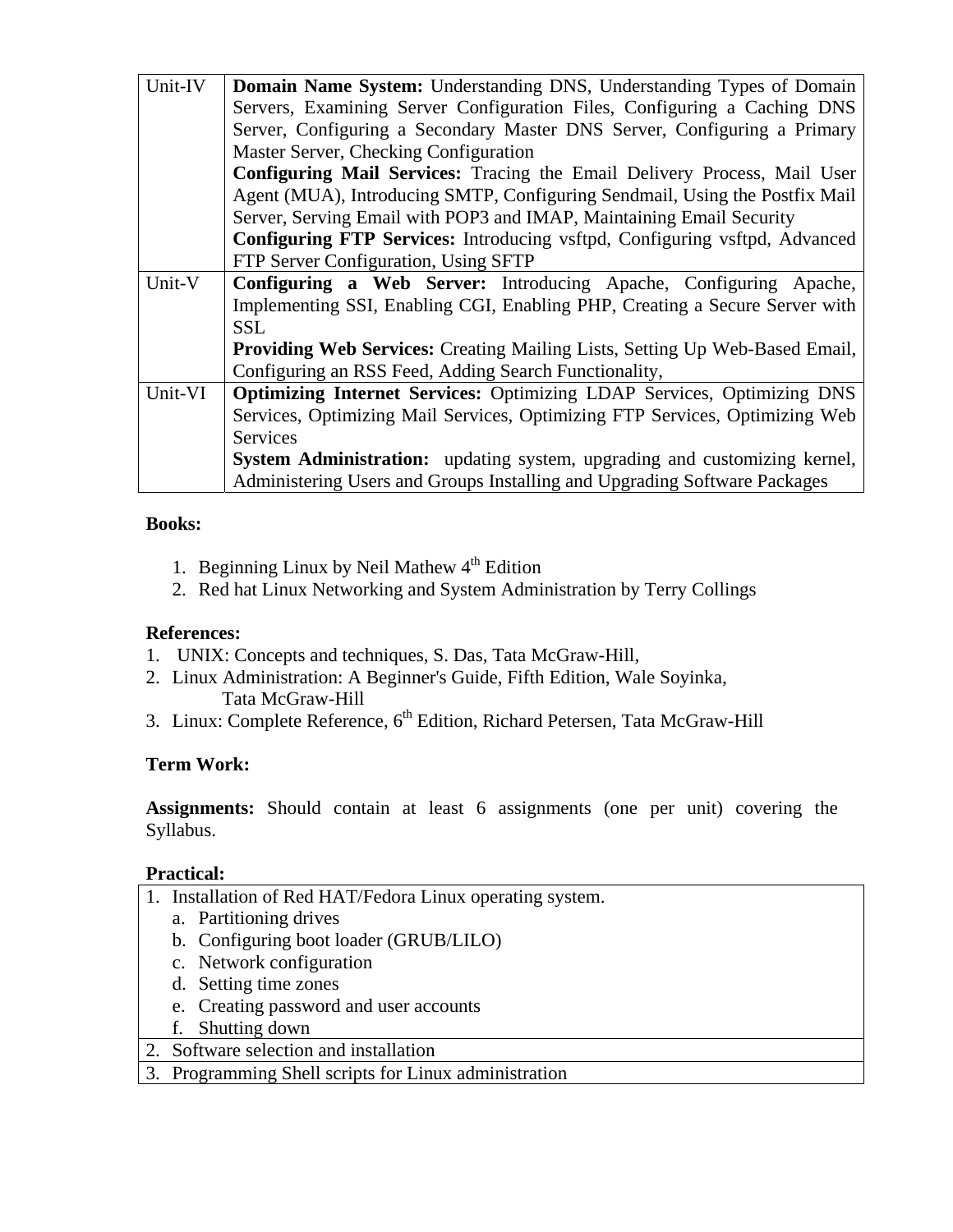- 4. Linux system administration
	- a. Becoming super user
	- b. Temporarily changing user identity with su command
	- c. Using graphical administrative tools
	- d. Administrative commands
	- e. Administrative configuration files
- 5. Connecting to the internet and configuring samba
	- a. Setting up dial-up PPP
	- b. Creating a dial- up connection with the internet configuration wizard
	- c. Launching PPP connection
	- d. Setting up linux as a proxy server
	- e. Configuring mozilla or firefox to use as a proxy
- 6. Setting up local area network
	- a. LAN topologies
	- b. LAN equipment
	- c. Networking with TCP/IP
	- d. Configuring TCP/IP
	- e. Adding windows computer's to user LAN
	- f. IP address classes
- 7. Server setup and configuration
	- a. Setting up NFS file server
	- b. Setting up Samba file server
	- c. The Apache web server
	- d. Setting up FTP server
	- e. Setting up proxy server

8. Understanding COMPUTER SECURITY: Firewall and security configurations

- a. LINUX security checklist
- b. Securing linux with IP table firewalls
- c. Configuring an IP table firewall
- d. Securing Linux features

9. Programming using C.

10.Implementing Socket programs.

11. Setting up hardware devices including sound card and printers and others(USB devices etc).

12.Working with X-windows

- a. Switching between text and graphical consoles
- b. set up my video card, monitor and mouse for the X-server.
- c. Install KDE, change default desktop to KDE (or Gnome)
- d. Accessing X-window remotely.
- e. Installing TrueType fonts from my MS Windows partition.
- f. Display and Control a Remote Desktop using VNC.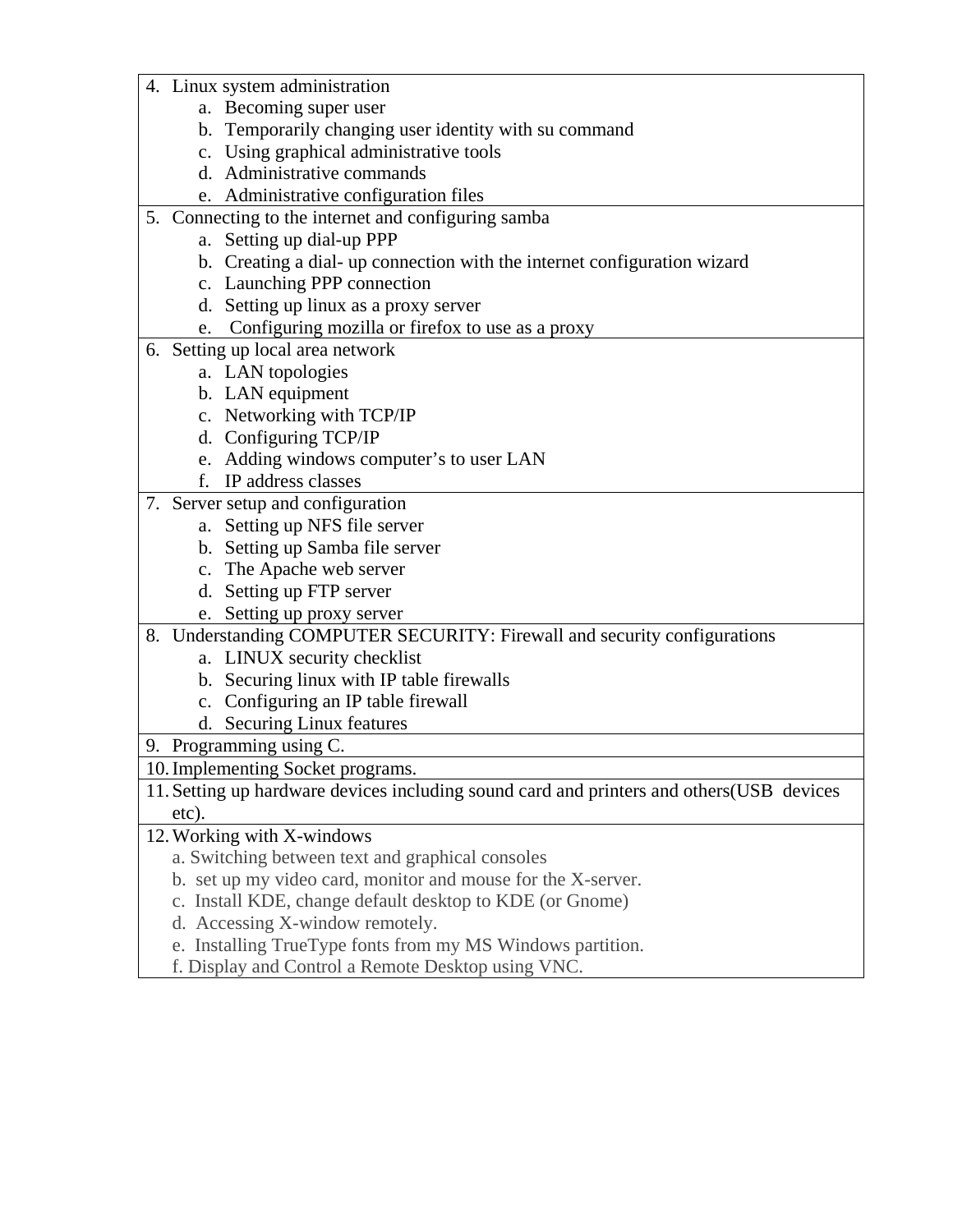| <b>CLASS: B. Sc (Information technology)</b> |                                                | <b>Semester – VI</b> |  |
|----------------------------------------------|------------------------------------------------|----------------------|--|
|                                              |                                                |                      |  |
| Lecture                                      |                                                |                      |  |
| <b>TW/Tutorial/Practical</b>                 | 3                                              |                      |  |
|                                              | <b>Hours</b>                                   | <b>Marks</b>         |  |
| <b>Theory Examination</b>                    |                                                | 60                   |  |
| <b>TW/Tutorial/Practical</b>                 |                                                | 40                   |  |
|                                              | <b>Paper I; SUBJECT: Internet Technologies</b> |                      |  |

| Unit-I   | Introduction: OSI Model, TCP/IP Protocol Suite, Network Layer, IPV 4 and       |
|----------|--------------------------------------------------------------------------------|
|          | <b>IPV6</b> Addresses and Protocol                                             |
|          |                                                                                |
| Unit-II  | Address Resolution Protocol (ARP), Internet Control Message Protocol Version 4 |
|          | (ICMPv4), Mobile IP, Unicast Routing Protocols (RIP, OSPF and BGP)             |
|          |                                                                                |
| Unit-III | Transport Layer, User Datagram Protocol (UDP), Transmission Control Protocol   |
|          | (TCP), Stream Control Transmission Protocol (SCTP)                             |
|          |                                                                                |
| Unit-IV  | Host Configuration: DHCP, Domain Name System (DNS), Remote Login:              |
|          | TELNET and SSH, File Transfer: FTP and TFTP                                    |
|          |                                                                                |
| Unit-V   | World Wide Web and HTTP, Electronic Mail: SMTP, POP, IMAP and MIME,            |
|          | Network Management: SNMP, Multimedia                                           |
|          |                                                                                |
| Unit-VI  | Client Server Programming: Concurrent Connection Oriented (TCP)<br>and         |
|          | programming(UDP), Iterative connectionless(TCP)<br>Connectionless<br>and       |
|          | connection oriented servers (UDP.                                              |

TCP/IP Protocol Suite, Behrouz A. Forouzan,  $4<sup>th</sup>$  Edition, TMH (Unit I – V) Internetworking with TCP/IP, Volume III, Second Edition, Douglas E. Comer, D.L. Stevens, PHI (Unit VI)

#### **References:**

Internetworking with TCP/IP, Volume I, Fifth Edition, Douglas E. Comer, PHI Internetworking with TCP/IP, Volume II, Third Edition, Douglas E. Comer, D.L. Stevens, PHI

TCP/IP Illustrated, Eastern Economy Edition,N.P. Gopalan, B.Siva Selvan, PHI

## **Term Work:**

**Assignments:** Should contain at least 6 assignments (one per unit) covering the Syllabus.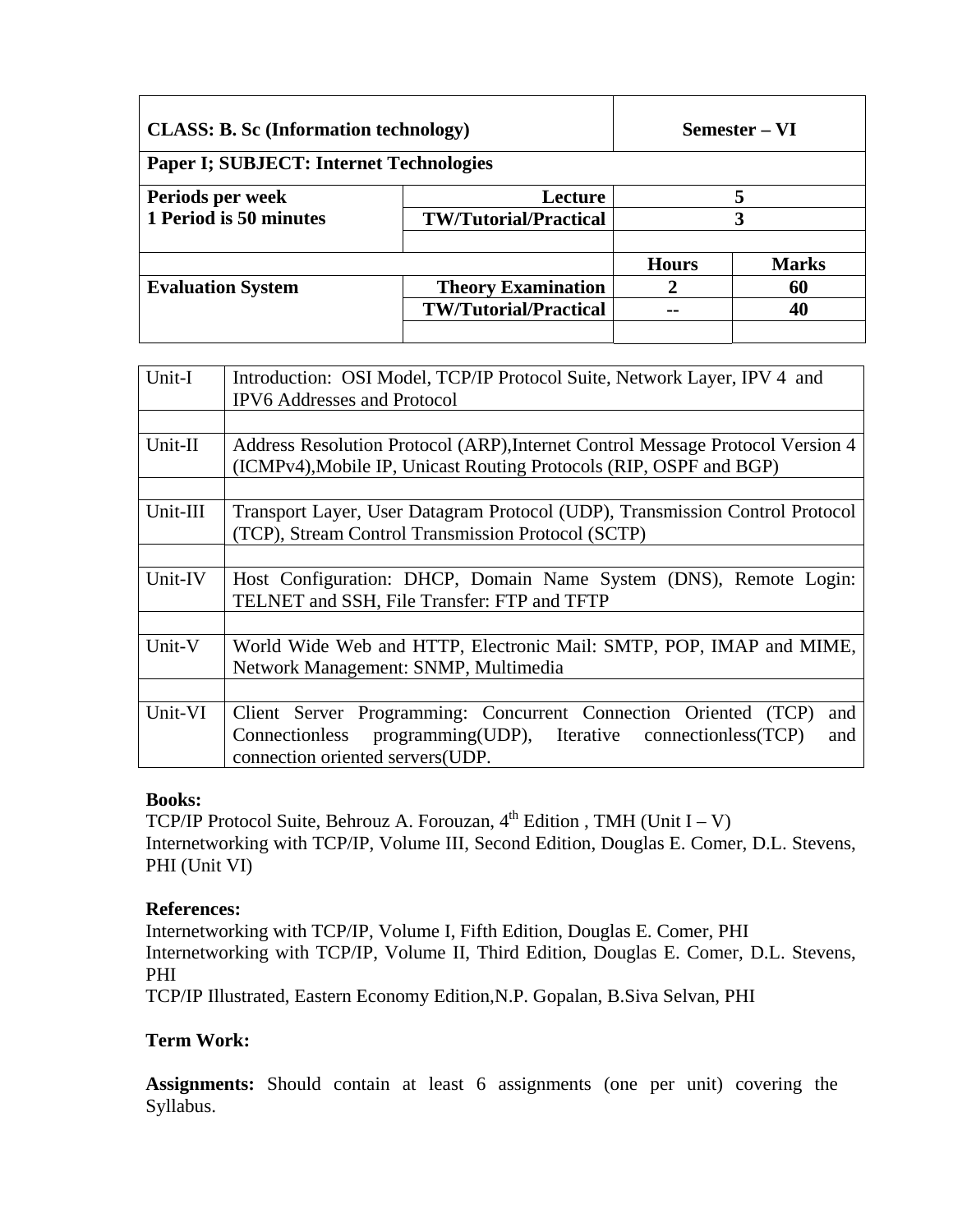## **Practical:**

- 1. Write a function in JAVA to simulate the cache control, input and output modules of ARP.
- 2. Write a JAVA code to implement the routing algorithm for RIP.
- 3. Write a JAVA code to find the shortest path between two points in the network.
- 4. Write aJAVA code to simulate the main module of TCP.
- 5. Write a JAVA code that calculates the checksum of UDP datagram.
- 6. Write a JAVA code for TCP echo Server application.
- 7. Write a JAVA client/server TCP code in which a client sends a number to server and server responds by returning its factorial.
- 8. Write a JAVA client/server TCP code to illustrate simple chat application.
- 9. Write a JAVA client/server UDP code in which a client greets the server and the server send date and time to the client.
- 10 Write JAVA client/server UDP code where client send series of numbers to server and server returns greatest among them.

| <b>CLASS: B. Sc (Information technology)</b> |                                                                                                                                                                                   | Semester – VI                                  |              |              |
|----------------------------------------------|-----------------------------------------------------------------------------------------------------------------------------------------------------------------------------------|------------------------------------------------|--------------|--------------|
|                                              |                                                                                                                                                                                   | Paper II; SUBJECT: Digital Signals and Systems |              |              |
|                                              | Periods per week                                                                                                                                                                  | Lecture                                        | 5            |              |
| 1 Period is 50 minutes                       |                                                                                                                                                                                   | <b>TW/Tutorial/Practical</b>                   | 3            |              |
|                                              |                                                                                                                                                                                   |                                                |              |              |
|                                              |                                                                                                                                                                                   |                                                | <b>Hours</b> | <b>Marks</b> |
| <b>Evaluation System</b>                     |                                                                                                                                                                                   | <b>Theory Examination</b>                      | 2            | 60           |
|                                              |                                                                                                                                                                                   | <b>TW/Tutorial/Practical</b>                   | --           | 40           |
|                                              |                                                                                                                                                                                   |                                                |              |              |
|                                              |                                                                                                                                                                                   |                                                |              |              |
| Unit-I                                       | <b>Classification of Signals and systems:</b> Introduction, Continuous Time and discrete<br>time signals, eleccification of signals, simple menipulations of disente time signals |                                                |              |              |

| Introduction, trigonometric Fourier series, Complex or exponential form of Fourier<br>series, Parsevals identity for Fourier series, Power spectrum of a periodic function.<br>Fourier transform and its properties, Fourier transforms of some important signals,            |
|-------------------------------------------------------------------------------------------------------------------------------------------------------------------------------------------------------------------------------------------------------------------------------|
|                                                                                                                                                                                                                                                                               |
| <b>Analysis</b><br>Introduction, definition, region of convergence (ROC) LT of some important<br>functions, Initial and final value theorems, convolution integral, Table of Laplace<br>transforms, partial fraction expansions, network transfer function. S-plane Poles and |
|                                                                                                                                                                                                                                                                               |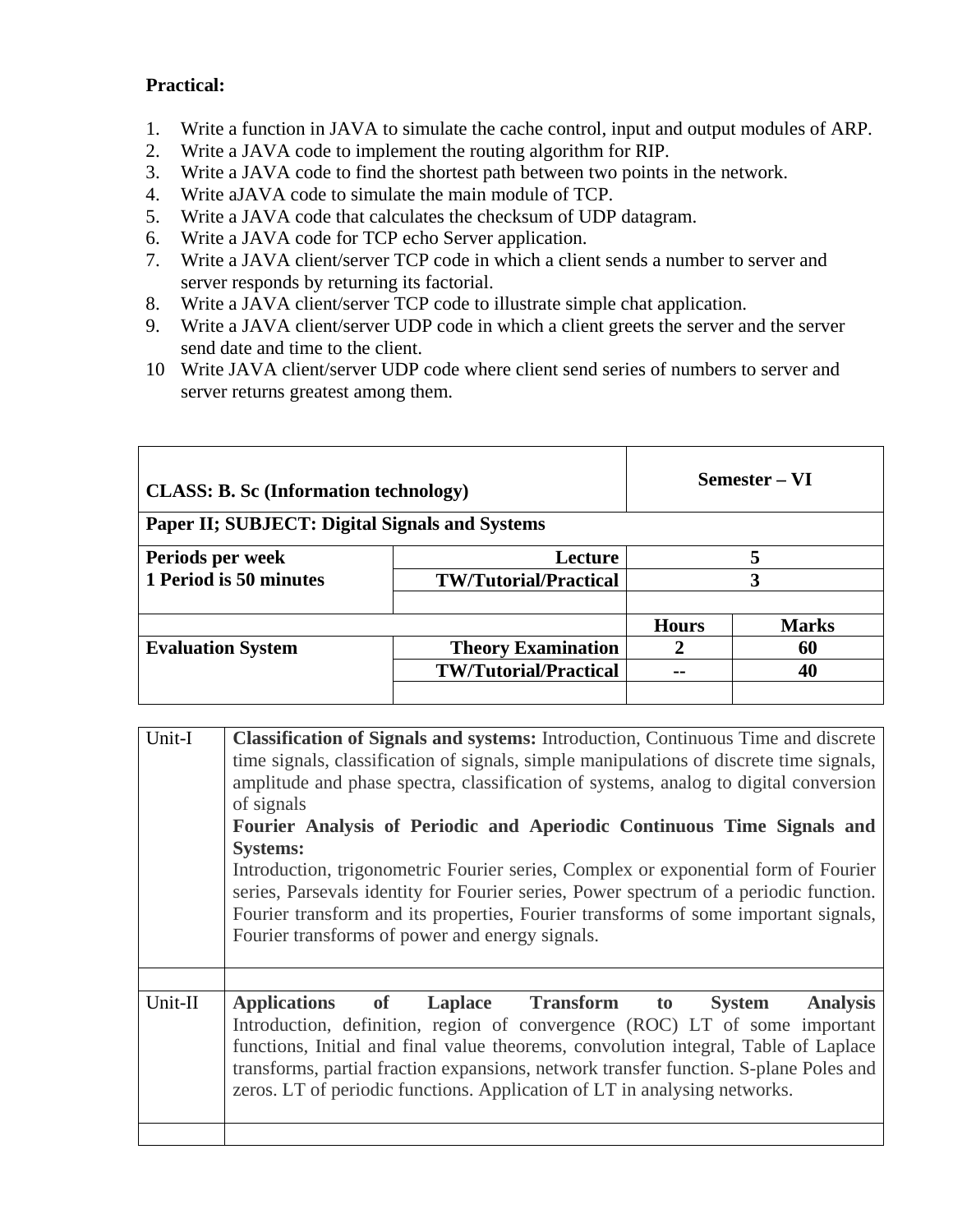| Unit-III | <b>Z</b> Transform:                                                                                                                                                                                                                                                                                               |
|----------|-------------------------------------------------------------------------------------------------------------------------------------------------------------------------------------------------------------------------------------------------------------------------------------------------------------------|
|          | Introduction, definition of z-transform, properties of z-transform, evaluation of                                                                                                                                                                                                                                 |
|          | inverse z-transform.                                                                                                                                                                                                                                                                                              |
|          |                                                                                                                                                                                                                                                                                                                   |
| Unit-IV  | <b>Linear Time Invariant Systems:</b>                                                                                                                                                                                                                                                                             |
|          | Introduction, properties of DSP system, Discrete convolution, solution of linear<br>constant coefficient difference equation. Frequency domain representation of<br>discrete time signals and systems. Difference equation and its relationship with<br>system function, impulse response and frequency response, |
|          |                                                                                                                                                                                                                                                                                                                   |
| Unit-V   | <b>Discrete and Fast Fourier Transforms:</b><br>Introduction, discrete Fourier series, Discrete time Fourier transform (DTFT), Fast<br>Fourier transform (FFT), Computing an inverse DFT by doing direct DFT,<br>Composite radix FFT, Fast (Sectioned) convolution, Correlation.                                  |
|          |                                                                                                                                                                                                                                                                                                                   |
| Unit-VI  | <b>Finite Impulse Response (FIR) Filters</b>                                                                                                                                                                                                                                                                      |
|          | Introduction, magnitude response and phase response of digital filters, frequency                                                                                                                                                                                                                                 |
|          | response of linear phase FIR filters, Design techniques of FIR filters, design of                                                                                                                                                                                                                                 |
|          | optimal linear phase FIR filters.                                                                                                                                                                                                                                                                                 |
|          | <b>Infinite Impulse Response (IIR) Filters:</b>                                                                                                                                                                                                                                                                   |
|          | Introduction, IIR filter design by approximation of derivatives, IIR filter design by                                                                                                                                                                                                                             |
|          | impulse invariant method, IIr filter design by the bilinear transformation,<br>Butterworth filters, Chebyshev filters, Elliptic filters, frequency transformation.                                                                                                                                                |

Digital Signal Processing by S. Salivahanan, C. Gnanapriya Second Edition, TMH

References:

Digital Signal Processing by Sanjit K. Mitra, Third Edition, TMH Signals and systems by A Anand Kumar (PHI) 2011 Signals and Systems by Alan V. Oppenheim and Alan S. Willsky with S. Hamid Nawab, Second Edition, PHI (EEE) Digital Signal Processing by Apte, Second Edition, Wiley India.

# **Term Work:**

 **Assignments:** Should contain at least 6 assignments (one per unit) covering the Syllabus.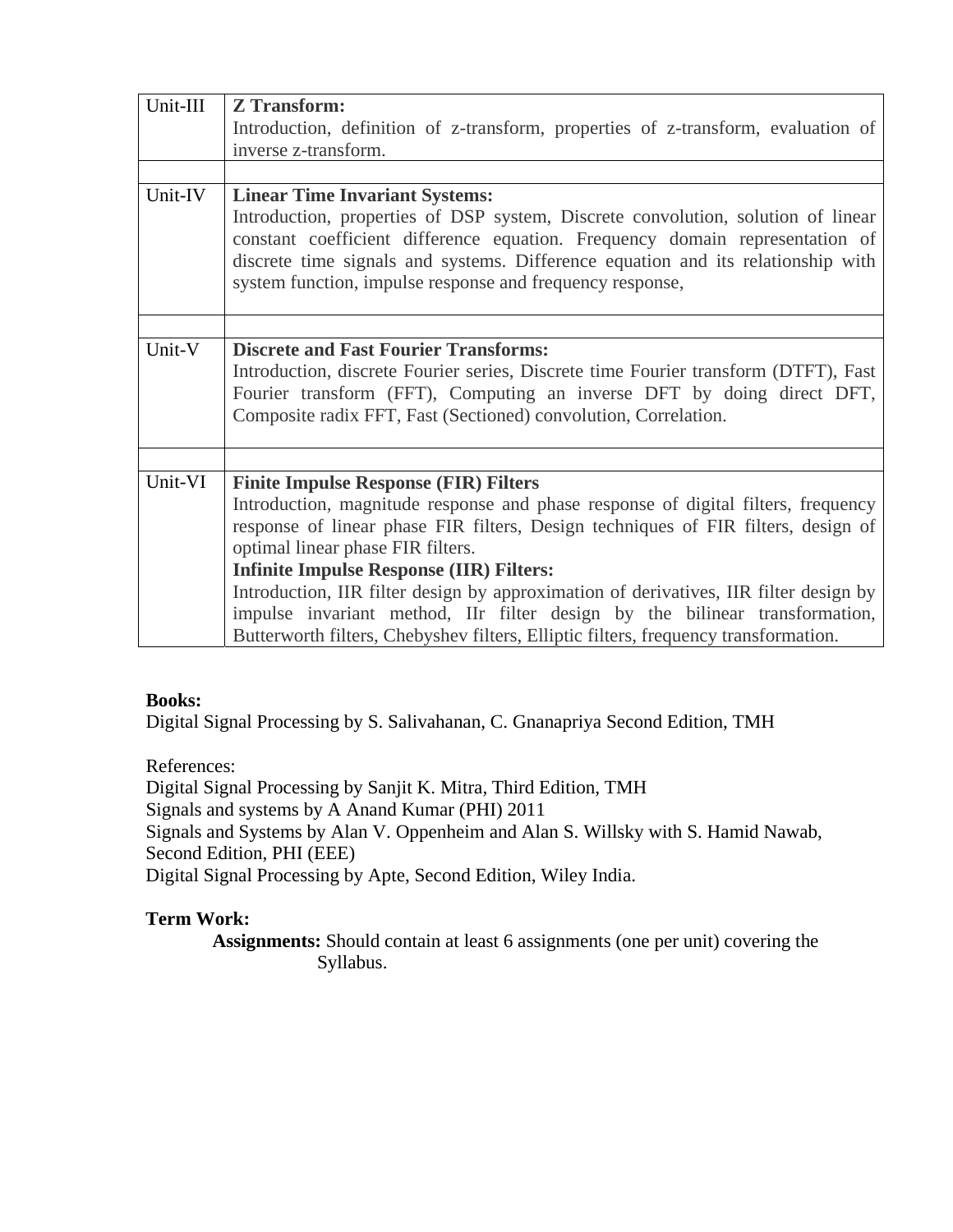Practical : ( To be conducted using Scilab / MATLAB)

- 1. Write a program to study and implement Discrete Time Signals and systems.
	- a. Unit Step Sequence
	- b. Unit Ramp Sequence
	- c. Exponential Sequence
	- d. Exponential Increasing Sequence
	- e. Exponential Decreasing Sequence
	- f. Even Signals
	- g. Odd Signals
- 2. Write a program to implement Z-Transforms.
	- a. Z-transform of Finite duration signals
	- b. Time shifting property of Z transform
- 3. Write a program to demonstrate convolution property.
- 4. Write a program to demonstrate correlation property.
- 5. Write a program to implement Frequency Response of First order Difference Equation.
- 6. Write program to
	- a. Determine N-Point DFT.
	- b. Find DFT and IDFT of the given sequence.
- 7. Write a program to implement circular convolution using DFT
- 8. Write a program to perform linear filtering (linear convolution using DFT.
- 9. Write a program to implement/Design of FIR Filter using Frequency Sampling Technique.
- 10. Write a program to implement low pass, high pass and band pass filters.

| <b>CLASS: B. Sc (Information technology)</b> |                              | Semester – VI |              |
|----------------------------------------------|------------------------------|---------------|--------------|
| Paper III; SUBJECT: Data warehousing         |                              |               |              |
| Periods per week                             | Lecture                      |               |              |
| 1 Period is 50 minutes                       | <b>TW/Tutorial/Practical</b> |               |              |
|                                              |                              | <b>Hours</b>  | <b>Marks</b> |
| <b>Evaluation System</b>                     | <b>Theory Examination</b>    |               | 60           |
|                                              | <b>TW/Tutorial/Practical</b> |               | 40           |
|                                              |                              |               |              |

Unit-I **History of data warehousing:** database management system, personal computers and 4GL technology, spider web environment, evolution from business perspective, data warehouse environment, what is datawarehouse? , integrating data, volumes of data, different development approach, evolution to DW 2.0 environment, business impact of the data warehouse, components of datawarehouse environment, evolution of data warehouse from the business perspective, other notions about data warehouse, federated data warehouse, star schema, data mart.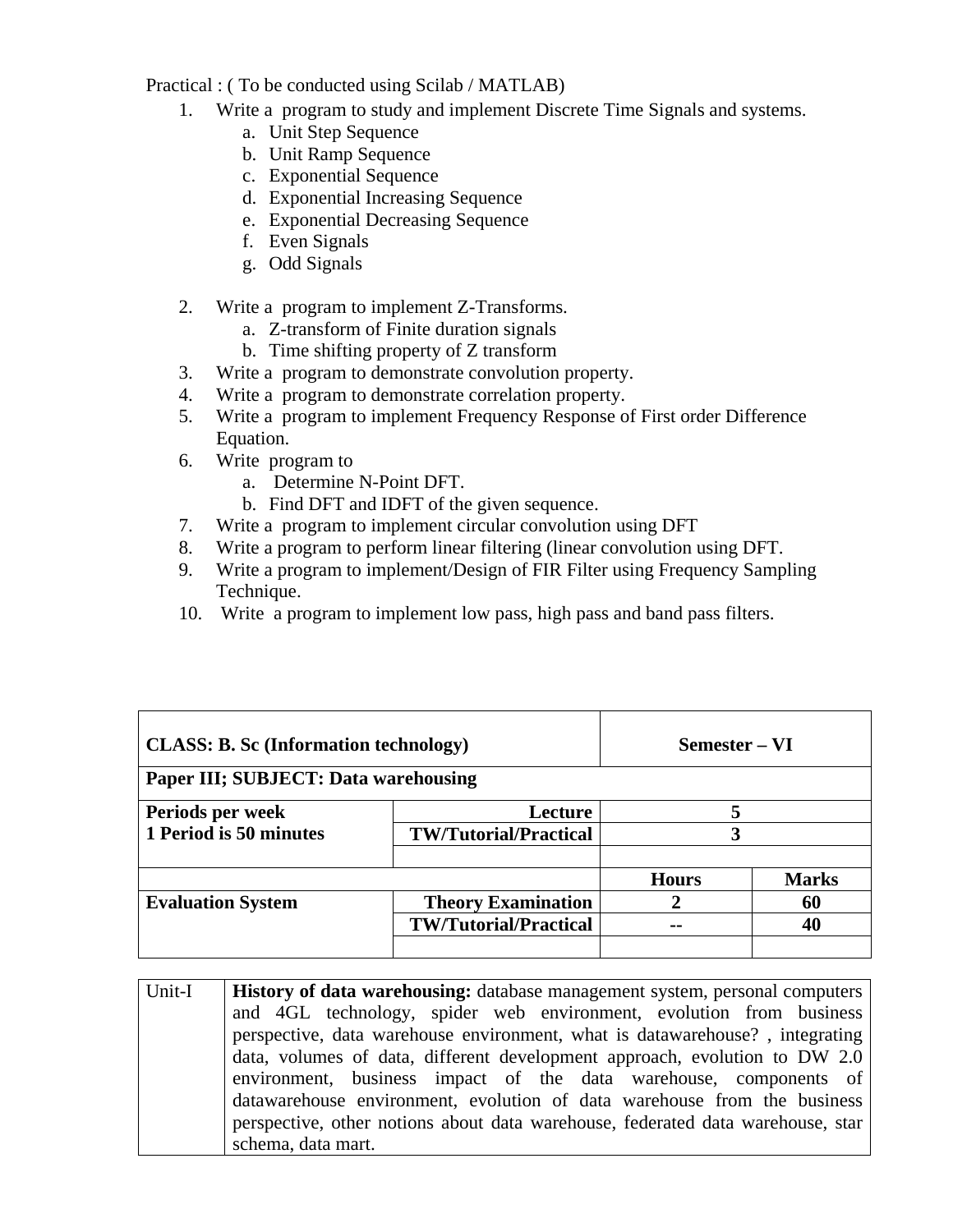|          | Introduction: Lifecycle of data warehouse, reasons for different sectors,<br>metadata, Access of data, structures data/ unstructured data, Textual analysis,<br>blather, issue of terminology, specific text, metadata – a major component, local<br>metadata, changing business requirements, flow of data within DW 2.0, volumes,<br>useful applications, DW 2.0 and referential integrity, reporting in DW 2.0<br><b>DW components:</b> Interactive sector, integrated sector, Near Line sector, Archival<br>sector.                                                                                                                                                                                                                                                                                                                                                                                                                                                                                                                                                                |
|----------|----------------------------------------------------------------------------------------------------------------------------------------------------------------------------------------------------------------------------------------------------------------------------------------------------------------------------------------------------------------------------------------------------------------------------------------------------------------------------------------------------------------------------------------------------------------------------------------------------------------------------------------------------------------------------------------------------------------------------------------------------------------------------------------------------------------------------------------------------------------------------------------------------------------------------------------------------------------------------------------------------------------------------------------------------------------------------------------|
| Unit-II  | Metadata in DW: Reusability of data analysis, Metadata, Active/ passive<br>repository, enterprise metadata, metadata and the system record, Taxonomy,<br>Internal and external taxonomy, metadata in archival sector, maintaining<br>metadata, using metadata – an example, end user perspective.<br>Methodology and Approach for DW: Spiral model methodology, seven streams<br>approach, enterprise reference model, enterprise knowledge coordination stream,<br>information factory development stream, Data correction stream, infrastructure<br>stream, Total information quality management stream.<br><b>Statistical processing and DW:</b> Two types of transaction, statistical analysis,<br>integrity of comparison, heuristic analysis, freezing data, exploration processing,<br>frequency of analysis, exploration facility, sources for exploration processing,<br>refreshing exploration data, project based data, Data marts and exploration<br>facility, A backflow of data, using exploration data internally, perspective of<br>business analyst.                  |
| Unit-III | <b>Data models and DW:</b> datamodel and business, scope of integration, making the<br>distinction between granular and summarized data, levels of the data model, data<br>models and interactive sector, corporate data model, transformation of models,<br>data models and unstructured data, perspective of business user.<br>Monitoring the DW environment: Monitoring DW environment, transaction<br>monitor, monitoring data quality, datawarehouse monitor, transaction monitor,<br>peak period processing, ETL data quality monitor, Dormant data.<br>DW and security: Protecting access to data, encryption, drawbacks, firewall,<br>moving data offline, limiting encryption, direct dump, datawarehouse monitor,<br>sensing an attack, security for near line data.                                                                                                                                                                                                                                                                                                         |
| Unit-IV  | Time variant data: All data in DW, Time relativity in the interactive sector, data<br>relativity elsewhere in DW, Transactions in integrated sector, discrete data,<br>continuous time span data, a sequence of records, nonoverlapping records,<br>beginning and ending a sequence of records, continuity of data, Time-collapsed<br>data, time variance in the archival sector.<br>Flow of data in DW: flow of data throughout the architecture, entering the<br>interactive sector, role of ETL, data flow into integrated sector, near line, archival<br>sector, falling probability of data access, exception flow of data.<br>ETL processing and DW: changing states of data, Where ETL fits, application<br>data to corporate data, ETL in online mode and batch mode, source and target,<br>ETL mapping, more complex transformation, ETL and throughput, ETL and<br>metadata, ETL and an audit trail, ETL and data quality, creating ETL, code<br>creation or parametrically driven ETL, ETL and rejects, changed data capture,<br>ETL and rejects, Changed data capture, ELT |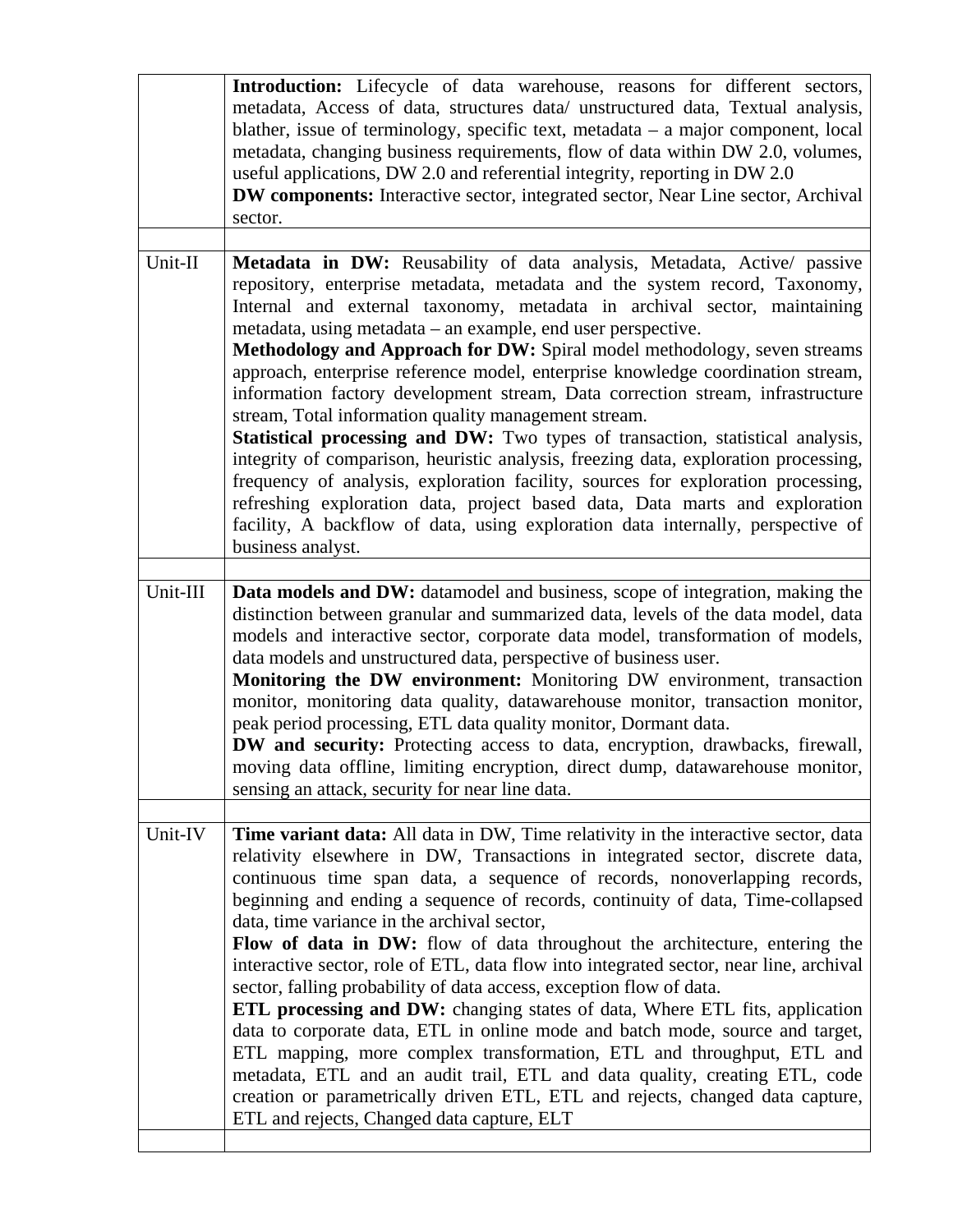| Unit-V  | <b>DW</b> and granularity manager: granularity manager, raising the level of          |
|---------|---------------------------------------------------------------------------------------|
|         | granularity, filtering data, functions of the granularity manager, homegrown          |
|         | versus third party granularity manager, parallelizing the granularity manager.        |
|         | <b>DW</b> and performance: online response time, analytical response time, flow of    |
|         | data, Queues, heuristic processing, analytical productivity and response time,        |
|         | many facets to performance, indexing, removing dormant data, end user                 |
|         | education, monitoring the environment, capacity planning, metadata, batch             |
|         | parallelization, parallelization for transaction processing, workload management,     |
|         | data marts, exploration facilities, separation of transactions into classes, service  |
|         | level agreements, protecting the interactive sector, partitioning data, choosing the  |
|         | proper hardware, separating farmers and explorers, physically group data.             |
|         | <b>Migration:</b> Migration in perfect world, adding components incrementally, adding |
|         | archival sector, creating enterprise metadata, building the metadata infrastructure,  |
|         | swallowing source system, ETL as shock absorber, migration to the unstructured        |
|         | environment.                                                                          |
|         |                                                                                       |
| Unit-VI | Implementation And Maintenance: Physical design process, data warehouse               |
|         | deployment, growth and maintenance.                                                   |

DW2.0 The architecture for Next Generation of Datawarehousing W.H. Inmon, Derek Strauss, Genia Neushloss, ELSEVIER. (Unit I to V)

Paulraj Ponnian, "*Data Warehousing Fundamentals*", John Wiley. (Unit VI)

#### **References:**

Building the data warehouse, W.H.Inmon, third Edition, Wiley. Datawarehousing, S. Mohanty, TMH . *The Data Warehouse Lifecycle toolkit*", Ralph Kimball ,John Wiley.

#### **Term Work:**

 **Assignments:** Should contain at least 6 assignments (one per unit) covering the Syllabus.

## Practical List:

|    | Create around 25 records and design the tabular view using Excel.           |
|----|-----------------------------------------------------------------------------|
|    | Create around 25 records and design the Chart view using Excel.             |
| 2. | Extract the data from excel, access and sql and integrate it in SQL server. |
| 3. | Perform the same process using DTS package                                  |
| 4. | Design the star schema and create a cube using OLAP services                |
| 5. | Perform the cube analysis on MOLAP                                          |
| 6. | Perform the cube analysis on ROLAP                                          |
| 7. | Perform the cube analysis on HOLAP                                          |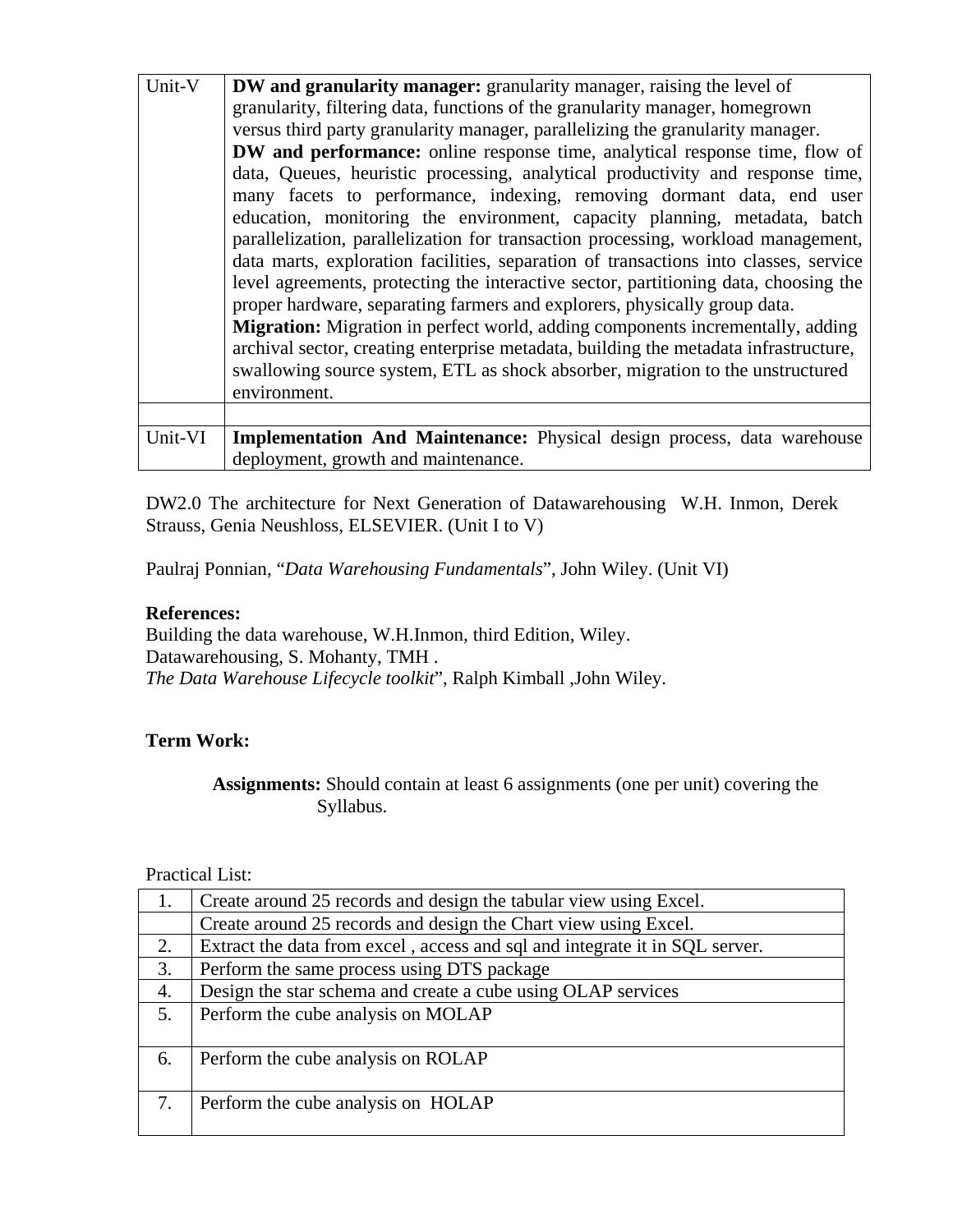| 8.  | Consider a data warehouse storing data about sales, where the total items sold are<br>stored, organised by customer order and product. Each customer order includes the |
|-----|-------------------------------------------------------------------------------------------------------------------------------------------------------------------------|
|     | name of the customer and the date of the order; each product includes a description                                                                                     |
|     | of the product and its price.                                                                                                                                           |
|     | i. Devise the relational schema (specifying the relations, the attributes, the                                                                                          |
|     | primary keys, and the foreign keys) of the above data warehouse using the                                                                                               |
|     | star schema.                                                                                                                                                            |
|     | ii. Write a SQL query to answer the following question: "Which customer(s)                                                                                              |
|     | made an order containing at least five products with different descriptions?"                                                                                           |
|     | iii. Write a SQL query for the following report: "Which customer(s) made                                                                                                |
|     | the largerst order (i.e., those that would result in the largest bill)?"                                                                                                |
|     | iv. Consider to add a new level product categories to the product dimension.                                                                                            |
|     | Devise the new relational star schema, and write a SQL query for the                                                                                                    |
|     | following report: "Select the total number of products sold per product                                                                                                 |
|     | category".                                                                                                                                                              |
| 9.  | Design at least five queries for the created cube using MDX application.                                                                                                |
|     | Retrieve the cube data into the excel sheet and present the information in tabular                                                                                      |
| 10. | and graphical form.                                                                                                                                                     |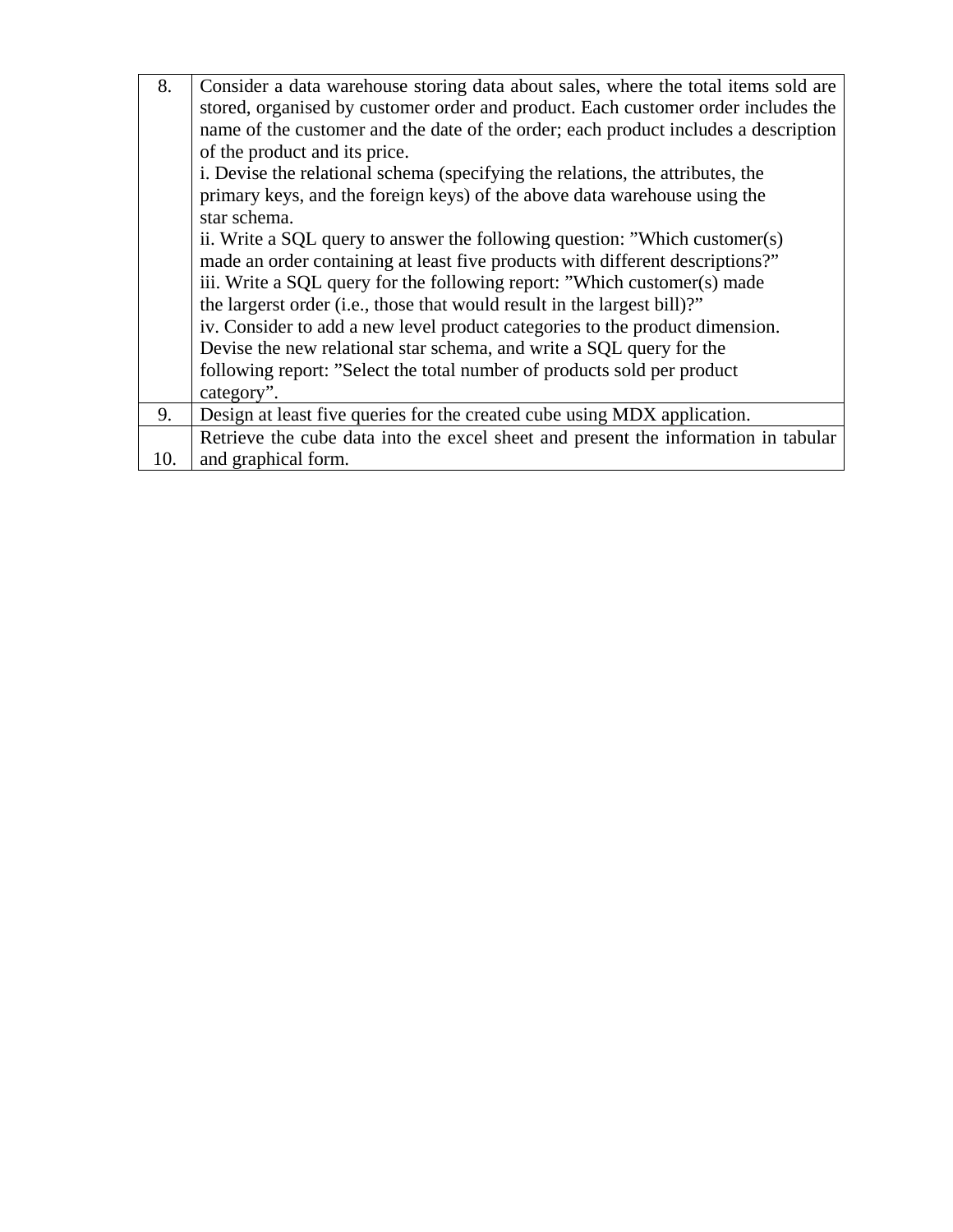| <b>Paper IV; Elective Subjects (ANY ONE)</b> | Semester – VI |
|----------------------------------------------|---------------|
| 1. IPR and Cyber Laws                        |               |
| 2. Project Management                        |               |
| 3. GIS                                       |               |
|                                              |               |

┱

 $\blacksquare$ 

| <b>CLASS: B. Sc (Information technology)</b> |                              | Semester – VI |              |
|----------------------------------------------|------------------------------|---------------|--------------|
| <b>SUBJECT: IPR AND CYBER LAWS</b>           |                              |               |              |
| Periods per week                             | Lecture                      |               |              |
| 1 Period is 50 minutes                       | <b>TW/Tutorial/Practical</b> |               |              |
|                                              |                              | <b>Hours</b>  | <b>Marks</b> |
| <b>Evaluation System</b>                     | <b>Theory Examination</b>    |               | 60           |
|                                              | <b>TW/Tutorial/Practical</b> | --            | 40           |

| <b>Basic Principles and Acquisition of Intellectual Property Rights:</b>                  |  |  |  |  |
|-------------------------------------------------------------------------------------------|--|--|--|--|
| Focus on the: Philosophical Aspects of Intellectual Property Laws, Basic                  |  |  |  |  |
| Principles of Patent Law, Patent Application procedure, Drafting of a Patent              |  |  |  |  |
| Specification, Understanding Copyright Law, Basic Principles of Trade Mark,               |  |  |  |  |
| Basic Principles of Design Rights, International Background of Intellectual               |  |  |  |  |
| Property                                                                                  |  |  |  |  |
|                                                                                           |  |  |  |  |
| <b>Information Technology Related Intellectual Property Rights</b>                        |  |  |  |  |
| Computer Software and Intellectual Property-Objective, Copyright Protection,              |  |  |  |  |
| Reproducing, Defences, Patent Protection.                                                 |  |  |  |  |
| Database and Data Protection-Objective, Need for Protection, UK Data Protection Act,      |  |  |  |  |
| 1998, US Safe Harbor Principle, Enforcement.                                              |  |  |  |  |
| Protection of Semi-conductor Chips-Objectives Justification of protection, Criteria,      |  |  |  |  |
| Subject-matter of Protection, WIPO Treaty, TRIPs, SCPA.                                   |  |  |  |  |
| Domain Name Protection-Objectives, domain name and Intellectual Property,                 |  |  |  |  |
| Registration of domain names, disputes under Intellectual Property Rights, Jurisdictional |  |  |  |  |
| Issues, and International Perspective.                                                    |  |  |  |  |
|                                                                                           |  |  |  |  |
| Patents (Ownership and Enforcement of Intellectual Property)                              |  |  |  |  |
| Patents-Objectives, Rights, Assignments, Defences in case of Infringement                 |  |  |  |  |
| Copyright-Objectives, Rights, Transfer of Copyright, work of employment                   |  |  |  |  |
| Infringement, Defences for infringement                                                   |  |  |  |  |
| Trademarks-Objectives, Rights, Protection of good will, Infringement, Passing             |  |  |  |  |
| off, Defences.                                                                            |  |  |  |  |
| Designs-Objectives, Rights, Assignments, Infringements, Defences of Design                |  |  |  |  |
| Infringement                                                                              |  |  |  |  |
|                                                                                           |  |  |  |  |
|                                                                                           |  |  |  |  |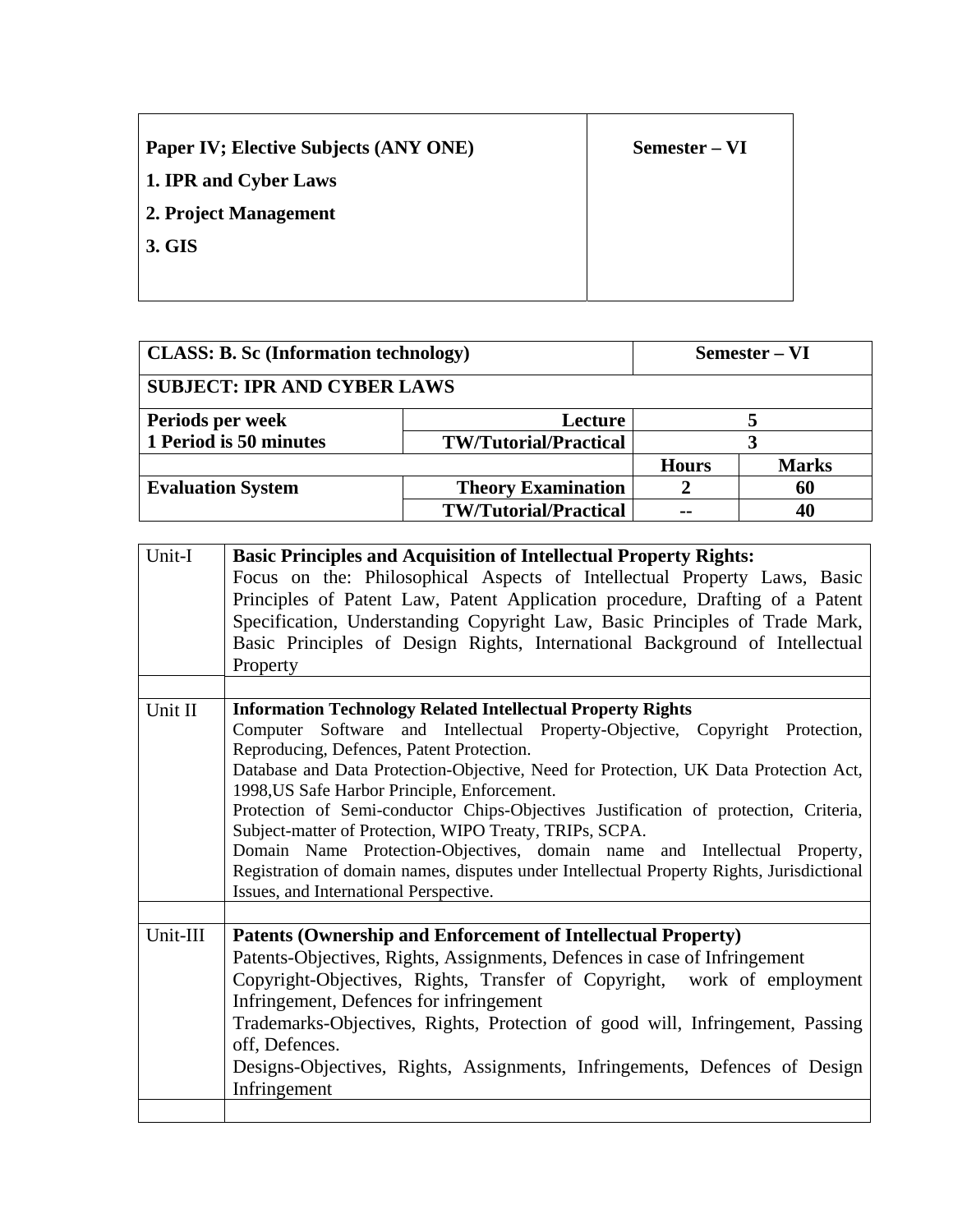| Unit-IV | Enforcement of Intellectual Property Rights - Civil Remedies, Criminal Remedies,<br>Border Security measures.<br>Practical Aspects of Licencing – Benefits, Determinative factors, important<br>clauses, licensing clauses.                                                                                                                                                                                                                                                                                                                                                                                                                                                                                                                                                            |
|---------|----------------------------------------------------------------------------------------------------------------------------------------------------------------------------------------------------------------------------------------------------------------------------------------------------------------------------------------------------------------------------------------------------------------------------------------------------------------------------------------------------------------------------------------------------------------------------------------------------------------------------------------------------------------------------------------------------------------------------------------------------------------------------------------|
| Unit-V  | <b>Cyber Law:</b><br>Basic Concepts of Technology and Law: Understanding the Technology of<br>Internet, Scope of Cyber Laws, Cyber Jurisprudence<br>Law of Digital Contracts: The Essence of Digital Contracts, The System of<br>Digital Signatures, The Role and Function of Certifying Authorities, The Science<br>of Cryptography<br>Intellectual Property Issues in Cyber Space: Domain Names and Related<br>issues, Copyright in the Digital Media, Patents in the Cyber World.<br>Rights of Netizens and E-Governance: Privacy and Freedom Issues in the<br>Cyber World, E-Governance, Cyber Crimes and Cyber Laws                                                                                                                                                               |
| Unit-VI | Information Technology Act 2000 : Information Technology Act-2000-1 (Sec 1)<br>to 13), Information Technology Act-2000-2 (Sec 14 to 42 and Certifying authority<br>Rules), Information Technology Act-2000-3 (Sec 43 to 45 and Sec 65 to 78),<br>Information Technology Act-2000-4(Sec 46 to Sec 64 and CRAT Rules),<br>Information Technology Act-2000-5 (Sec 79 to 90), Information Technology Act-<br>2000-6 (Sec 91-94) Amendments in 2008.<br><b>International Scenario in Cyber Laws: Data Protection Laws in EU and USA,</b><br>Child Abuse Protection Laws in EU and USA, Cyber Laws - the Malaysian<br>Approach.<br>Cyber Law Issues for Management : Cyber Law Issues in E-Business<br>Management, Major issues in Cyber Evidence Management, Cyber Law<br>Compliancy Audit. |

## **References:**

- 1. Peter Weill , Jeanne Ross "IT Governance: How Top Performers Manage IT Decision Rights for Superior Results"
- 2. Jeanne W. Ross "Enterprise Architecture As Strategy: Creating a Foundation for Business Execution"
- 3. Peter Weill "IT Savvy: What Top Executives Must Know to Go from Pain to Gain
- 4. www.wipo.org
- 5. IT Act 2000 with amendments in 2008
- 6. How To Register Your Own Copyright by Marx Warda, Sphinx Publishing
- 7. Licensing Art & Design by Caryn R. Leland, Allworth Press
- 8. Managing Intellectual Property: The Strategic Importance, (2 ed.) V. V. Sopale ( PHI) Term Work:
- **Assignments:** Should contain at least 6 assignments (one per unit) covering the Syllabus.

**Tutorial:** At least **t**hree tutorials based on above syllabus must be conducted.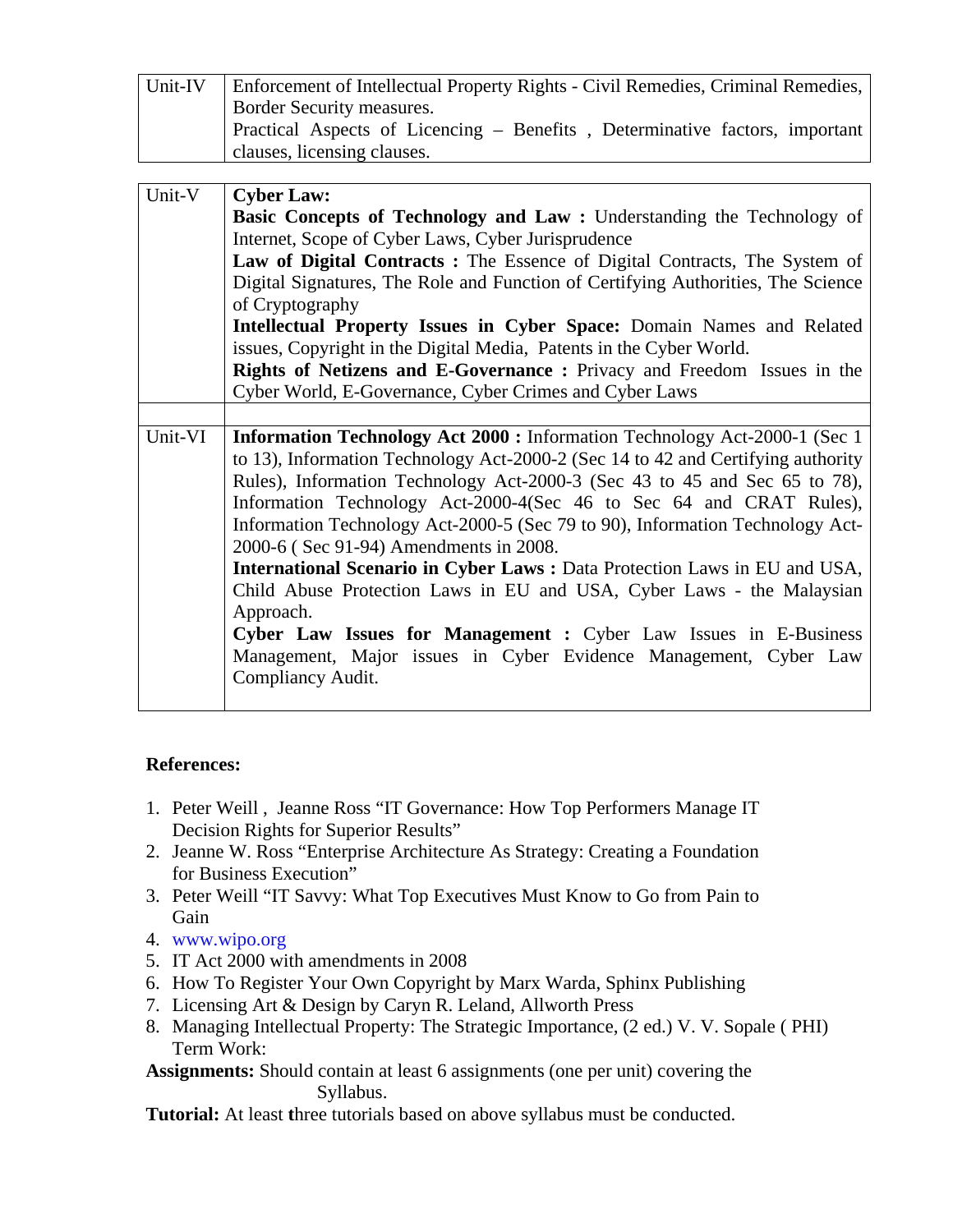| <b>CLASS: B. Sc (Information technology)</b><br><b>SUBJECT: Project Management</b> |                                                           | Semester – VI |                          |
|------------------------------------------------------------------------------------|-----------------------------------------------------------|---------------|--------------------------|
| Periods per week<br>1 Period is 50 minutes                                         | <b>Lecture</b><br><b>TW/Tutorial/Practical</b>            | 3             |                          |
| <b>Evaluation System</b>                                                           | <b>Theory Examination</b><br><b>TW/Tutorial/Practical</b> | <b>Hours</b>  | <b>Marks</b><br>60<br>40 |

| Unit-I   | Conventional Software Management : The waterfall model, conventional software                                                                                                     |  |  |  |  |
|----------|-----------------------------------------------------------------------------------------------------------------------------------------------------------------------------------|--|--|--|--|
|          | Management<br>performance.                                                                                                                                                        |  |  |  |  |
|          | Evolution of Software Economics : Software Economics, pragmatic software cost                                                                                                     |  |  |  |  |
|          | estimation.                                                                                                                                                                       |  |  |  |  |
|          | Improving Software Economics: Reducing Software product size, improving                                                                                                           |  |  |  |  |
|          | software processes, improving team effectiveness, improving automation,                                                                                                           |  |  |  |  |
|          | Achieving required quality, peer inspections.                                                                                                                                     |  |  |  |  |
|          |                                                                                                                                                                                   |  |  |  |  |
| Unit-II  | The old way and the new : The principles of conventional software Engineering,                                                                                                    |  |  |  |  |
|          | principles of modern software management, transitioning to an iterative process.                                                                                                  |  |  |  |  |
|          | Life cycle phases : Engineering and production stages, inception, Elaboration,                                                                                                    |  |  |  |  |
|          | construction,<br>transition<br>phases.                                                                                                                                            |  |  |  |  |
|          | Artifacts of the process: The artifact sets, Management artifacts, Engineering                                                                                                    |  |  |  |  |
|          | artifacts, programmatic artifacts.                                                                                                                                                |  |  |  |  |
|          | Model based software architectures : A Management perspective and technical                                                                                                       |  |  |  |  |
|          | perspective.                                                                                                                                                                      |  |  |  |  |
|          |                                                                                                                                                                                   |  |  |  |  |
| Unit-III | Work Flows of the process : Software process workflows, Iteration workflows,<br>Checkpoints of the process : Major mile stones, Minor Milestones, Periodic status<br>assessments. |  |  |  |  |
|          | and schedule estimating, Iteration planning process, Pragmatic planning.                                                                                                          |  |  |  |  |
|          | Iterative Process Planning: Work breakdown structures, planning guidelines, cost                                                                                                  |  |  |  |  |
|          |                                                                                                                                                                                   |  |  |  |  |
| Unit-IV  | Project Organizations and Responsibilities: Line-of-Business Organizations,<br>Organizations,<br>evolution<br>Project<br>of<br>Organizations.                                     |  |  |  |  |
|          | Process Automation: Automation Building blocks, The Project Environment.                                                                                                          |  |  |  |  |
| Unit-V   | Project Control and Process instrumentation: The seven core Metrics,                                                                                                              |  |  |  |  |
|          |                                                                                                                                                                                   |  |  |  |  |
|          | Management indicators, quality indicators, life cycle expectations, pragmatic<br>Software<br>Metrics,<br>Metrics<br>automation.                                                   |  |  |  |  |
|          |                                                                                                                                                                                   |  |  |  |  |
|          | Tailoring the Process: Process discriminants.                                                                                                                                     |  |  |  |  |
| Unit-VI  | Future Software Project Management: Modern Project Profiles, Next generation                                                                                                      |  |  |  |  |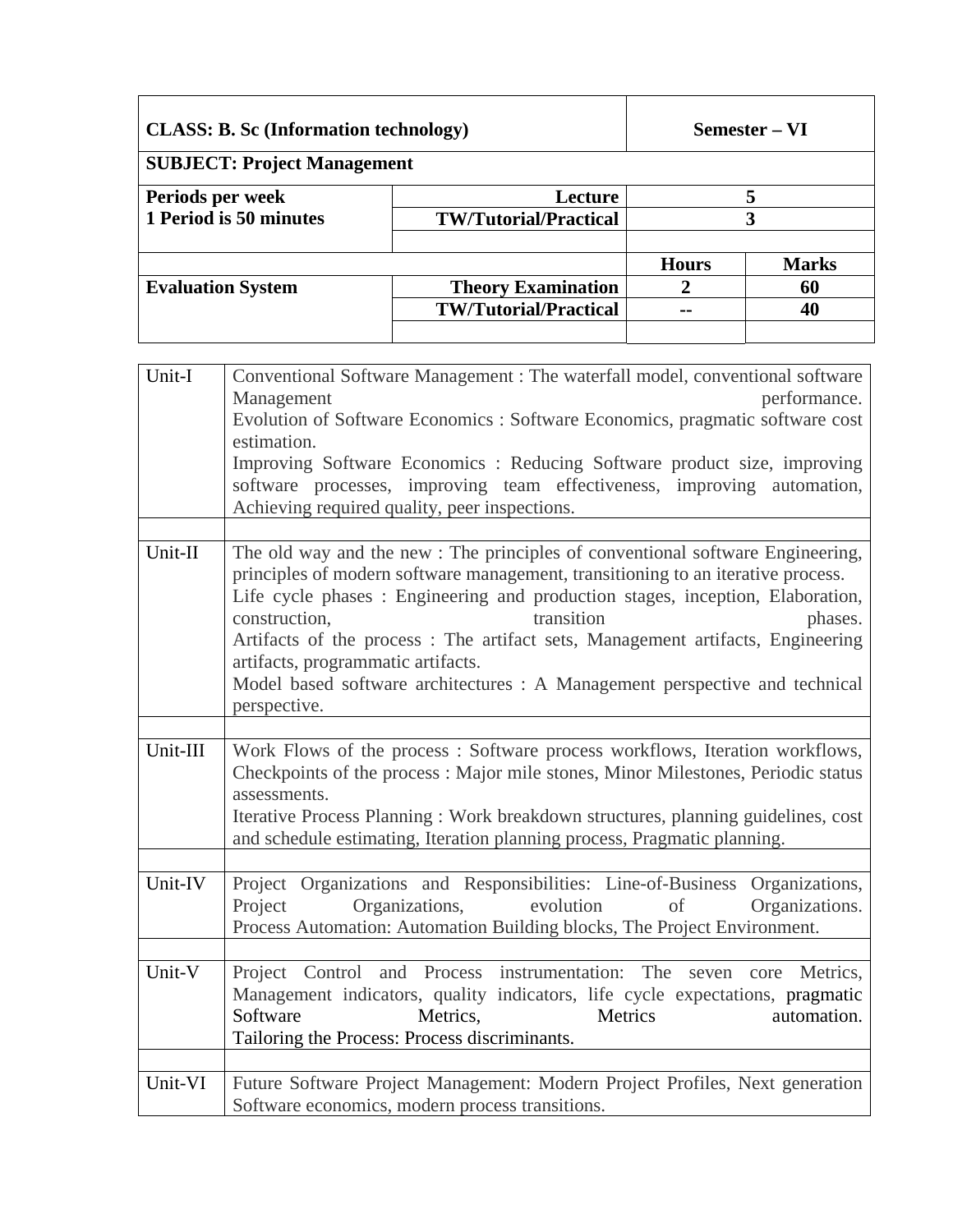- 1. Software Project Management, Walker Royce: Pearson Education, 2005.
- 2. Information Technology Project management  $(4<sup>th</sup> Edition) -$  Kathy Schwalbe (Centgage Learning – Indian Edition)

## **Reference Books:**

1. Project Management Core Textbook – Mantel Jr., Meredith, Shafer, Sutton with Gopalan (Wiley India Edition)

2. Information Technology project Management,: a concise study,  $(3<sup>rd</sup>$  ed.) by S A Kelkar (PHI)

3. Project Management- A systems Approach to planning, scheduling and controlling - Harold Kerzner (John Wiley & Sons, Inc)

4. *A Guide to the Project Management Body of Knowledge (3rd Edition)-* Newtown Square, PA, Project Management Institute, 2005.

## **Term Work:**

 **Assignments:** Should contain at least 6 assignments (one per unit) covering the Syllabus.

 **Tutorial:** At least **t**hree tutorials based on above syllabus must be conducted.

| <b>CLASS: B. Sc (Information Technology)</b>   |                              | Semester – VI |              |
|------------------------------------------------|------------------------------|---------------|--------------|
| <b>SUBJECT: Geographic Information Systems</b> |                              |               |              |
| Periods per week                               | Lecture                      |               |              |
| 1 Period is 50 minutes                         | <b>TW/Tutorial/Practical</b> | 3             |              |
|                                                |                              | <b>Hours</b>  | <b>Marks</b> |
| <b>Evaluation System</b>                       | <b>Theory Examination</b>    |               | 60           |
|                                                | <b>TW/Tutorial/Practical</b> |               | 40           |
|                                                |                              |               |              |

| Unit I   | <b>Spatial Data Concepts:</b>                                                   |
|----------|---------------------------------------------------------------------------------|
|          | Introduction to GIS, Geographically referenced data, Geographic, projected and  |
|          | planer coordinate system, Map projections, Plane coordinate systems, Vector     |
|          | data model, Raster data model                                                   |
| Unit II  | Data Input and Geometric transformation:                                        |
|          | Existing GIS data, Metadata, Conversion of existing data, Creating new data,    |
|          | Geometric transformation, RMS error and its interpretation, Resampling of pixel |
|          | values.                                                                         |
| Unit III | Attribute data input and data display :                                         |
|          | Attribute data in GIS, Relational model, Data entry, Manipulation of fields and |
|          | attribute data, cartographic symbolization, types of maps, typography, map      |
|          | design, map production                                                          |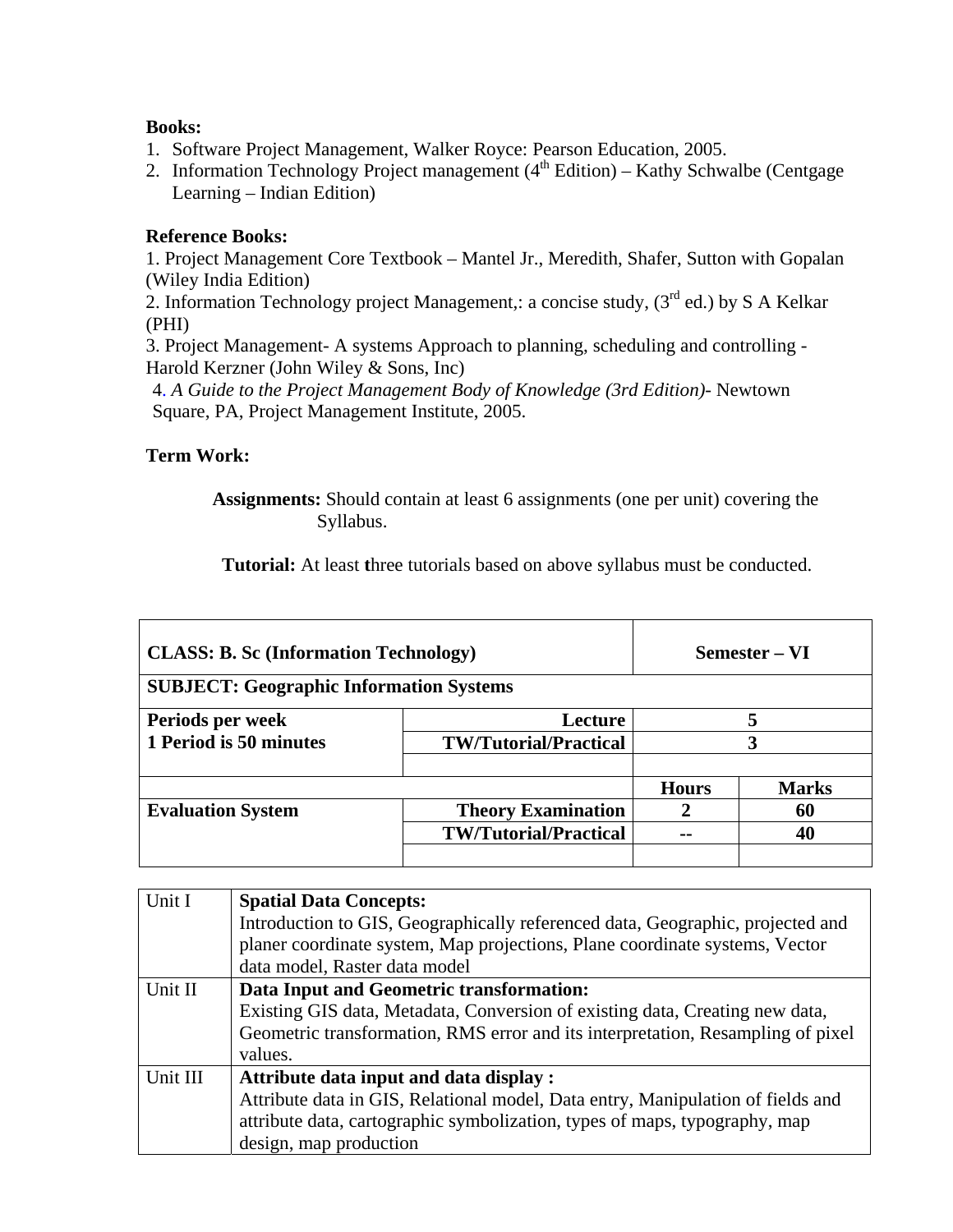| Unit IV | Data exploration:                                                                    |
|---------|--------------------------------------------------------------------------------------|
|         | Exploration, attribute data query, spatial data query, raster data query, geographic |
|         | visualization                                                                        |
| Unit V  | Vector data analysis: Introduction, buffering, map overlay, Distance                 |
|         | measurement and map manipulation.                                                    |
|         | Raster data analysis: Data analysis environment, local operations,                   |
|         | neighbourhood operations, zonal operations, Distance measure operations              |
| Unit VI | Spatial Interpolation: Elements, Global methods, local methods, Kriging,             |
|         | Comparisons of different methods                                                     |

## **Text Book**

Introduction to Geographic Information Systems by Kang-Tsung Chang Published by Tata Mcgraw Hill

#### **Reference Books and websites**

Concepts and Techniques in Geographic Information Systems by Chor Pang Lo and Albert K. W. Yeung http://www.ncgia.ucsb.edu/giscc/

#### **Term Work:**

**Assignments:** Should contain at least 6 assignments (one per unit) covering the Syllabus.

**Tutorial:** At least three tutorials based on above syllabus must be conducted.

| <b>CLASS: B. Sc (Information Technology)</b><br><b>SUBJECT: PROJECT</b> |                              |              | Semester – VI |
|-------------------------------------------------------------------------|------------------------------|--------------|---------------|
| Periods per week                                                        | Lecture                      |              |               |
| 1 Period is 50 minutes                                                  | <b>TW/Tutorial/Practical</b> | 3            |               |
|                                                                         |                              | <b>Hours</b> | <b>Marks</b>  |
| <b>Evaluation System</b>                                                | <b>Final Examination</b>     |              | 60            |
|                                                                         | <b>Term Work</b>             | --           | 40            |
|                                                                         |                              |              |               |

The project should be undertaken preferably individually or by the group of maximum 3 students who will jointly work and implement the project. The candidate/group will select a project with the approval of the Guide (staff member) and submit the name of the project with a synopsis of the proposed work of not more than 02 to 08 pages within one month of the starting of the semester. The candidate/ group is expected to complete detailed system design, analysis, data flow design, procurement of hardware and/or software,